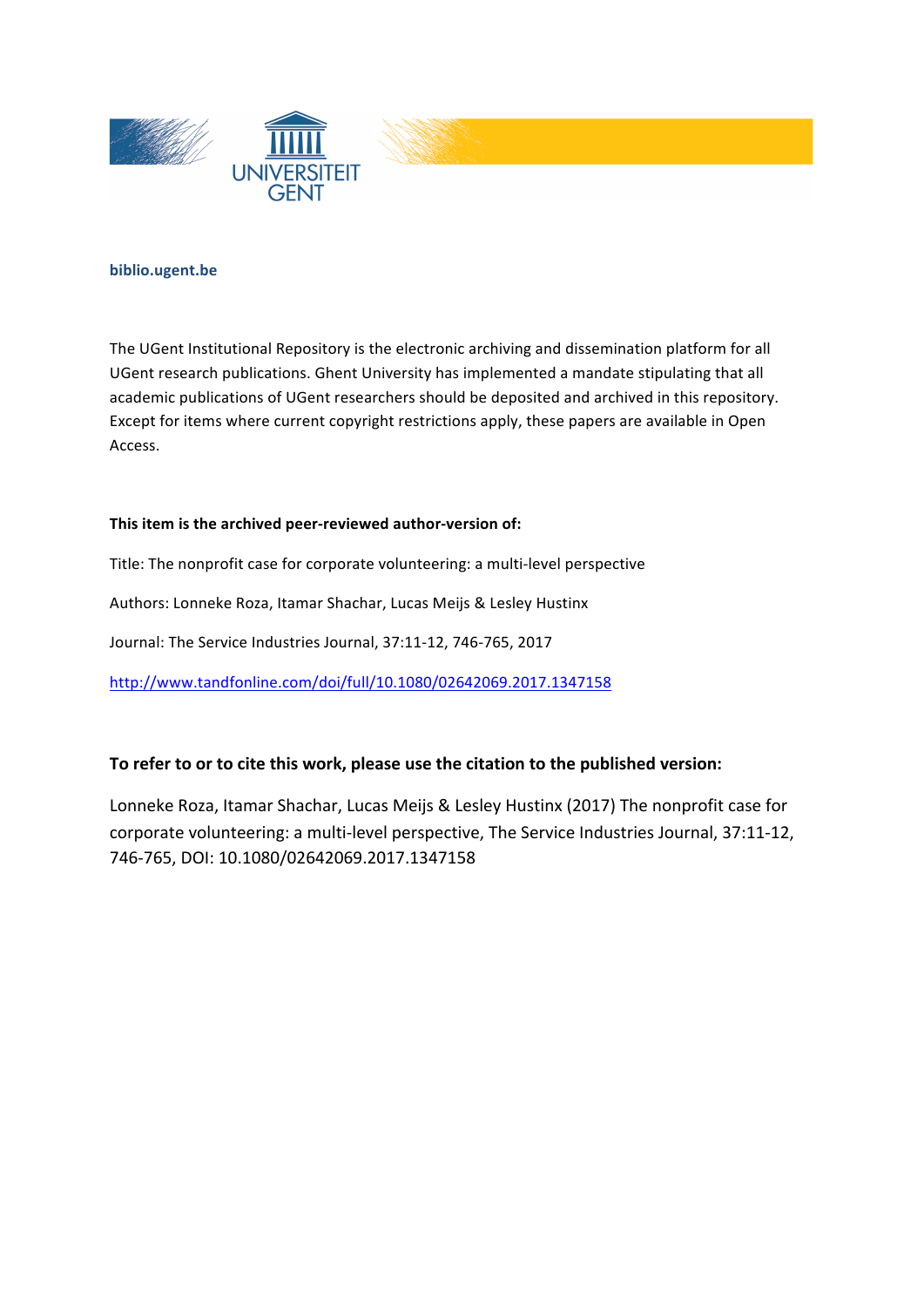## **The nonprofit case for corporate volunteering: A multi-level perspective**

## **Abstract**

This article argues that the nonprofit case for corporate volunteering is complex, requiring a multi-level perspective on the outcomes for nonprofit organizations (NPOs). To develop this perspective, we adopted an inductive research approach, conducting 39 exploratory semistructured interviews with NPO staff. We argue that NPO scholars and practitioners should disentangle individual and organizational-level outcomes resulting from interactions between corporate volunteers and NPO staff, as such micro-dynamics ultimately affect NPO services. Moreover, these outcomes are subject to conditions at the organizational level (e.g., involvement of intermediaries), as well as at the individual level (e.g., type of assignment). Our study highlights the complexity that should be considered when addressing the fundamental question of whether corporate volunteering contributes to the ability of NPOs to provide their services, and under what conditions. We therefore propose that corporate volunteer management within NPOs is inherently, albeit contingently, intertwined with the services that these organizations provide.

**Keywords**: corporate volunteering, nonprofit case, qualitative, multi-level.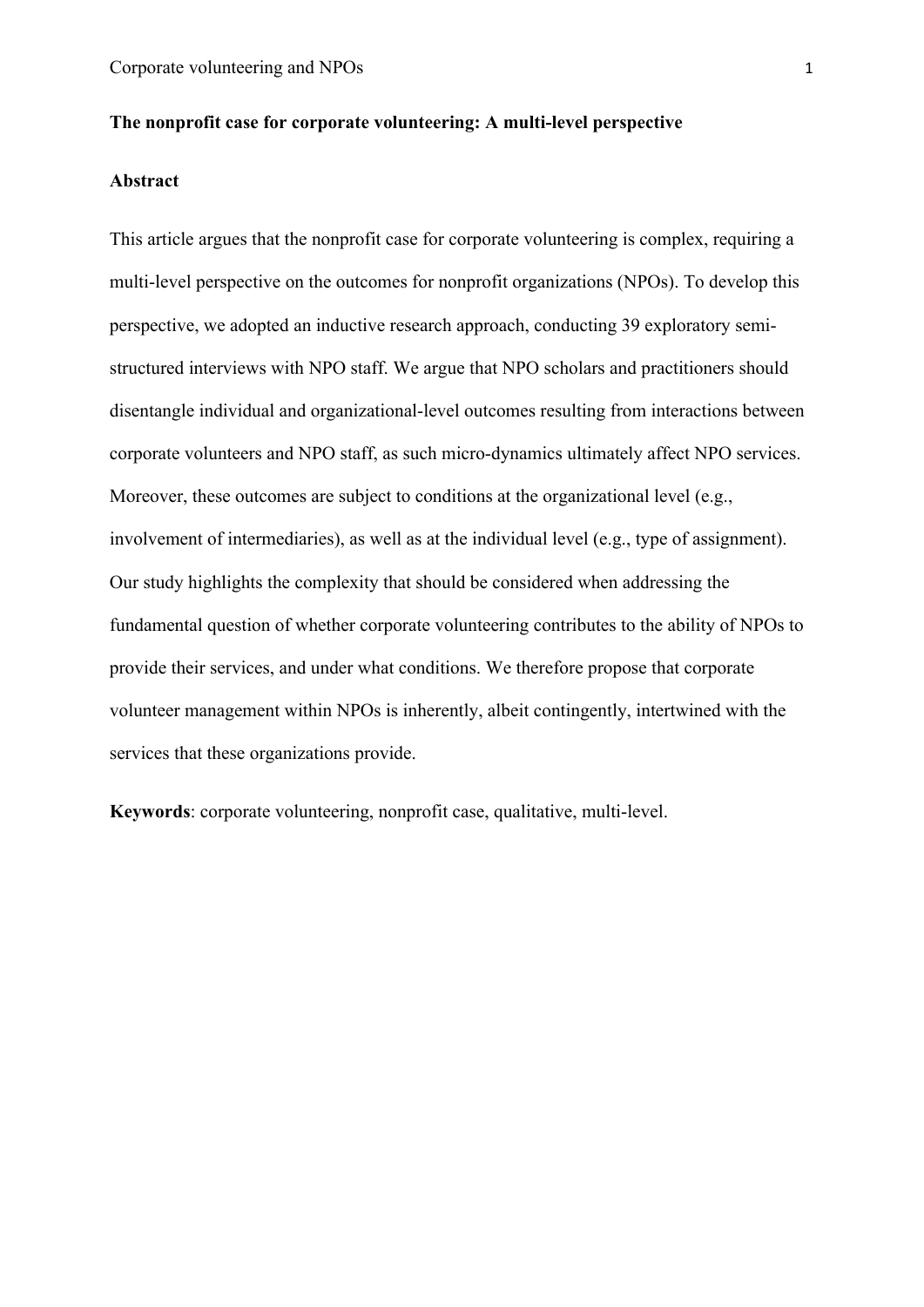## **The need for a multi-level perspective on outcomes of corporate volunteering for nonprofit services**

Nonprofit services are obviously influenced by public and private contributions. Corporate giving has become an increasingly popular way of making private contributions to nonprofit organizations (NPOs). One form of corporate giving that is increasing rapidly – at least in Western Europe and North America (see Pajo  $\&$  Lee, 2011) – is corporate volunteering. Also referred to as "employee volunteering" or "employer-sponsored volunteering," corporate volunteering is defined as "employed individuals giving time [through a company initiative] during a planned activity for an external nonprofit or charitable group or organization" (Rodell, Breitsohl, Schroder & Keiting, 2015, p.4-5). The advance of corporate volunteering is posing challenges to NPOs with regard to their ability to provide services. The involvement of corporate volunteers adds a layer of complexity to partnerships between businesses and NPOs. Such partnerships have traditionally consisted of established relationships based on monetary donations (Austin & Seitanidi, 2012a).

Traditional, financially based partnerships tend to be managed by NPO staff members and designated corporate representatives. In contrast, with partnerships involving corporate volunteers, external individuals (i.e., corporate volunteers) are introduced into the routine practices of the NPO. This creates new individual-level interactions between corporate volunteers and NPO staff members.<sup>i</sup> In contrast to volunteers from the community, corporate volunteers are recruited primarily through the workplace (e.g., by managers, co-workers), and not by NPOs or their beneficiaries (Haski-Leventhal, Meijs & Hustinx, 2010). Another challenge is that corporate volunteers are likely to interject a more business-oriented institutional logic into the NPOs in which they are active (see also Schiller & Almog-Bar, 2013).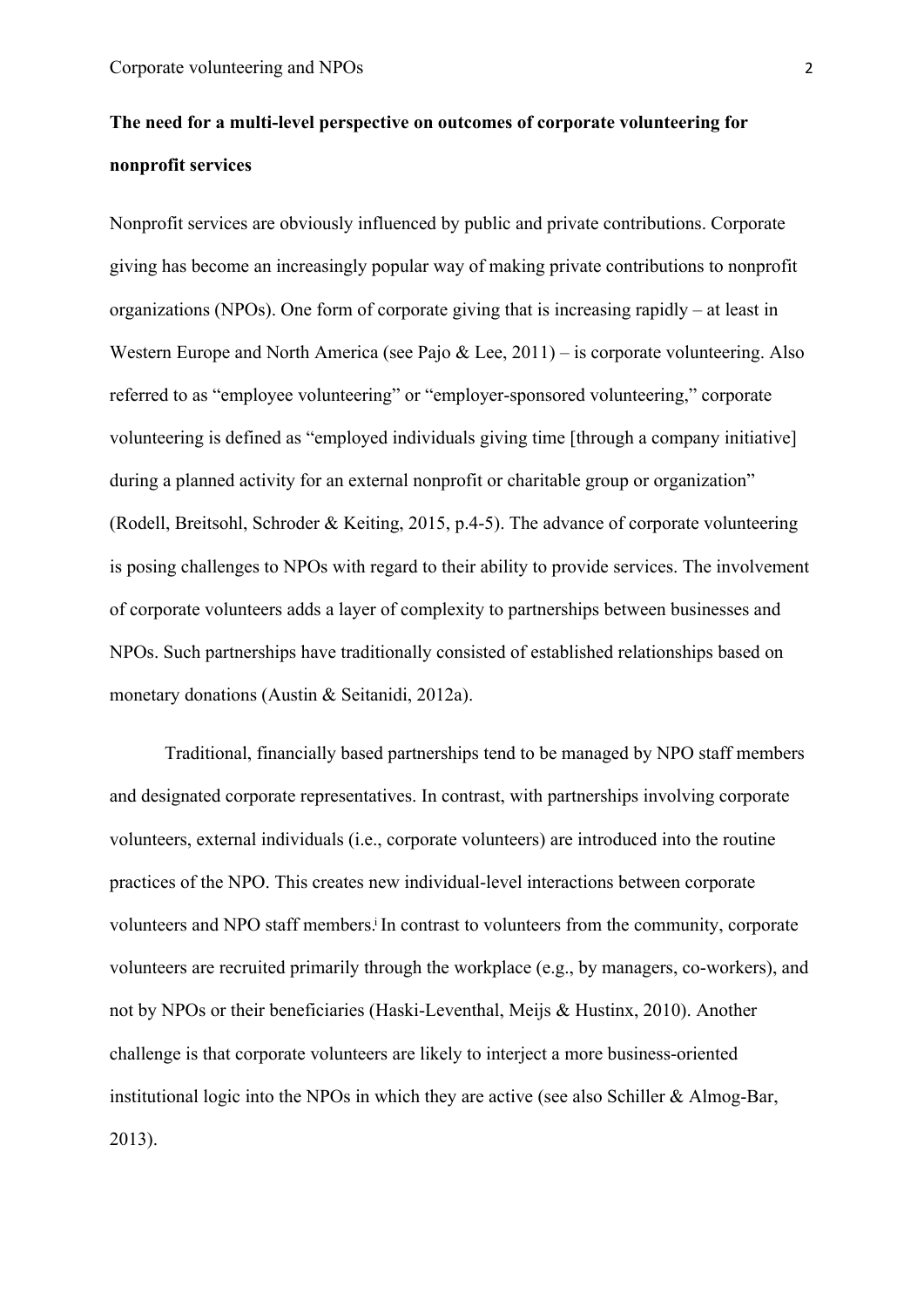Despite the fundamental challenges that corporate volunteering poses to the functioning of NPOs, previous studies have tended to focus on the business case for such activities (Allen, 2003). In other words, they address the outcomes of corporate volunteering for corporations and their employees (Rodell et al., 2015). In recent years, however, some scholars have begun to develop the nonprofit case for corporate volunteering (Allen, 2003; Samuel, Wolf & Schilling, 2013; Schiller & Almog-Bar, 2013) by exploring the reasons that NPOs have for being involved in corporate volunteering and the outcomes that they realize from such relationships. Existing research proceeds from the general assumption that corporate volunteering should contribute to realizing the NPO's mission and that the benefits should outweigh the costs (Allen, 2003; Harris, 2012). Such "bottom-line tests" (Allen, 2003, p.58) have proven highly complex, however, much more so than the usual general outcome assessments. The nonprofit case for corporate volunteering thus warrants further scrutiny.

In this study, we demonstrate that understanding the nonprofit case for corporate volunteering requires systematically disentangling outcomes at multiple levels (see also Rodell et al., 2015), paying additional attention to relationships between individual-level and organizational-level outcomes, and identifying particular characteristics that act as antecedents for these outcomes (see also the framework for the business case developed by Rodell et al., 2015, p. 9). A multi-level perspective on the antecedents to and outcomes of corporate volunteering could help NPOs to develop strategies for engaging corporate volunteers in ways that would maximize their own benefits (see Allen, 2003; Samuel et al., 2013). While many existing theories focus on organizations and partnerships between companies (or governments) and NPOs (see e.g., Gazley & Brudney, 2007; Austin & Seitanidi, 2012a; 2012b), scholars have yet to explore individual-level conditions (or contingencies, see Brudney & Meijs, 2014) that could explain the emergence of particular outcomes.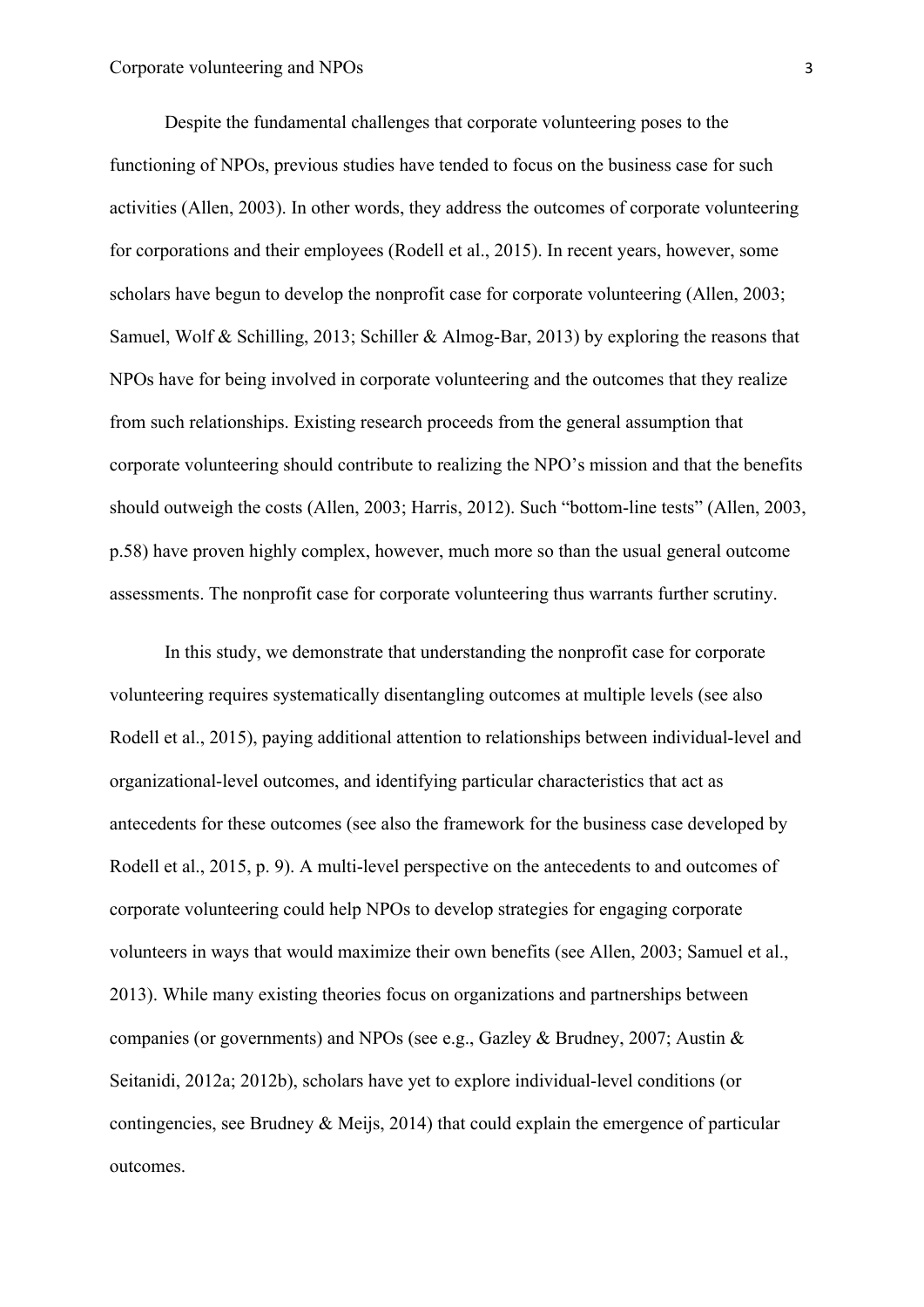A clear overview of program conditions for and planned outcomes of corporate volunteering could help NPOs to optimize the match between particular types of volunteers and specific tasks (Graff, 2006). The multi-level perspective advanced in this article is particularly relevant, given the pressure that donors often place on NPOs to involve corporate volunteers (Allen, 2003; Samuel et al., 2013).

In this article, we refine and expand existing literature on the NPO case for corporate volunteering by presenting insight into the multi-level outcomes of corporate volunteering. We thus take the first step toward building a more complex, comprehensive theoretical understanding of the implications of involving corporate volunteers in NPOs. We draw on qualitative research data obtained from 39 semi-structured interviews. Consistent with previous research (i.e., Allen, 2003; Samuel et al., 2013), we conducted interviews with NPO staff members responsible for corporate volunteering within their organizations, addressing their perceptions and reflections on individual-level and organizational-level outcomes of involving corporate volunteers. Our respondents included staff members who are directly involved in such encounters. After describing our methods, we present results from our exploratory study. We conclude by discussing the implications of our results for the literature on the involvement of corporate volunteers in NPOs and suggesting directions for future research.

#### **Corporate volunteering: From "aspired state" to "achieved reality"**

Corporate volunteering has the potential to evolve into highly structured collaborative projects or programs that include specific objectives, timeframes, and exchanges of financial and other assets to both businesses and NPOs (Austin & Seitanidi, 2012b). As mentioned in the introduction, researchers have developed a strong business case for corporate volunteering, and it has been widely implemented by businesses (Pajo & Lee, 2011). The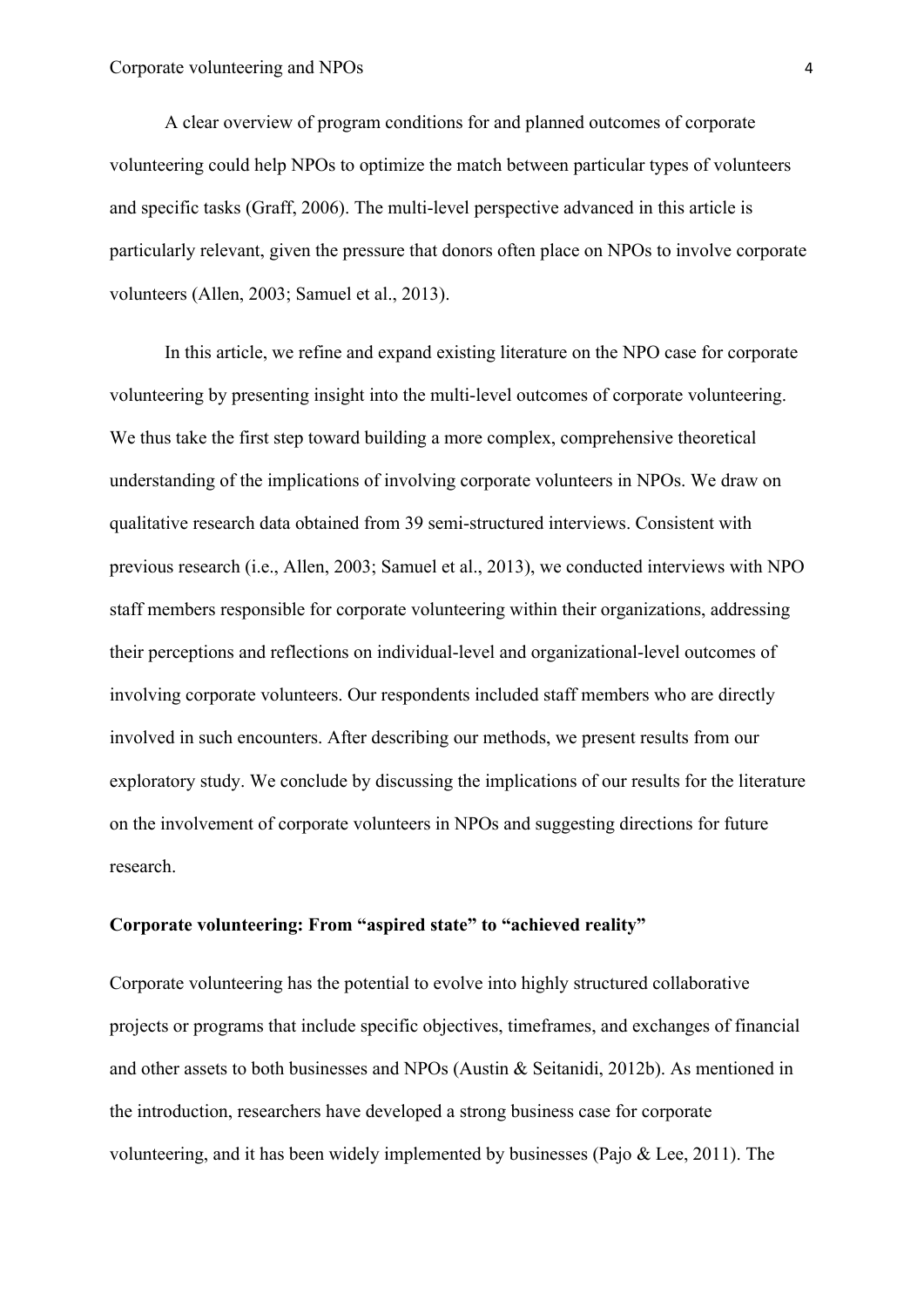positive business outcomes of employee participation in corporate volunteering and the favorable perceptions of corporate volunteer programs (including with regard to employee attitudes, external perceptions, company performance, work behaviors, and employee wellbeing) have been well documented (for recent reviews, see Liket & Simaens, 2015; Rodell et al., 2015).

More recently, scholars have begun to develop the nonprofit or social case (see Allen, 2003) for corporate volunteering. In practice, NPO managers engage corporate volunteers in order to realize activities that would not otherwise be possible and to provide a point of entry for potential donations (Samuel et al., 2013; Allen, 2003). The involvement of corporate volunteers also introduces new human resources to NPOs, enhances the capacity of NPO staff, creates opportunities to educate outsiders about the issues with which NPOs work (Caligiuri, Mencin & Jiang, 2013), and increases the possibility of influencing corporate behavior (Allen, 2003). The expected benefits of involving corporate volunteers do not always outweigh the costs, however, and some NPOs are not convinced that corporate volunteering could ever realize its potential (Allen, 2003; Samuel et al., 2013). This is partly because companies are often unwilling to compensate NPOs for the additional expenses incurred while facilitating corporate volunteers (Allen, 2003; Samuel et al., 2013). Other effects could include mission drift, as NPOs seek to satisfy their corporate partners, possibly feeling exploited by them as well (Allen, 2003). To date, however, theory development has largely ignored approaches or conditions that influence these outcomes (for a more general opinion on this point, see Brudney & Meijs, 2014).

Many NPOs lack the clear rationale and management tools needed in order to exploit the advantages of corporate volunteering (a form of business–nonprofit collaboration; see Samuel et al., 2013). They might therefore be unable to act strategically with regard to this type of volunteering. To help NPOs move from the "aspired state" to "achieved realities" (see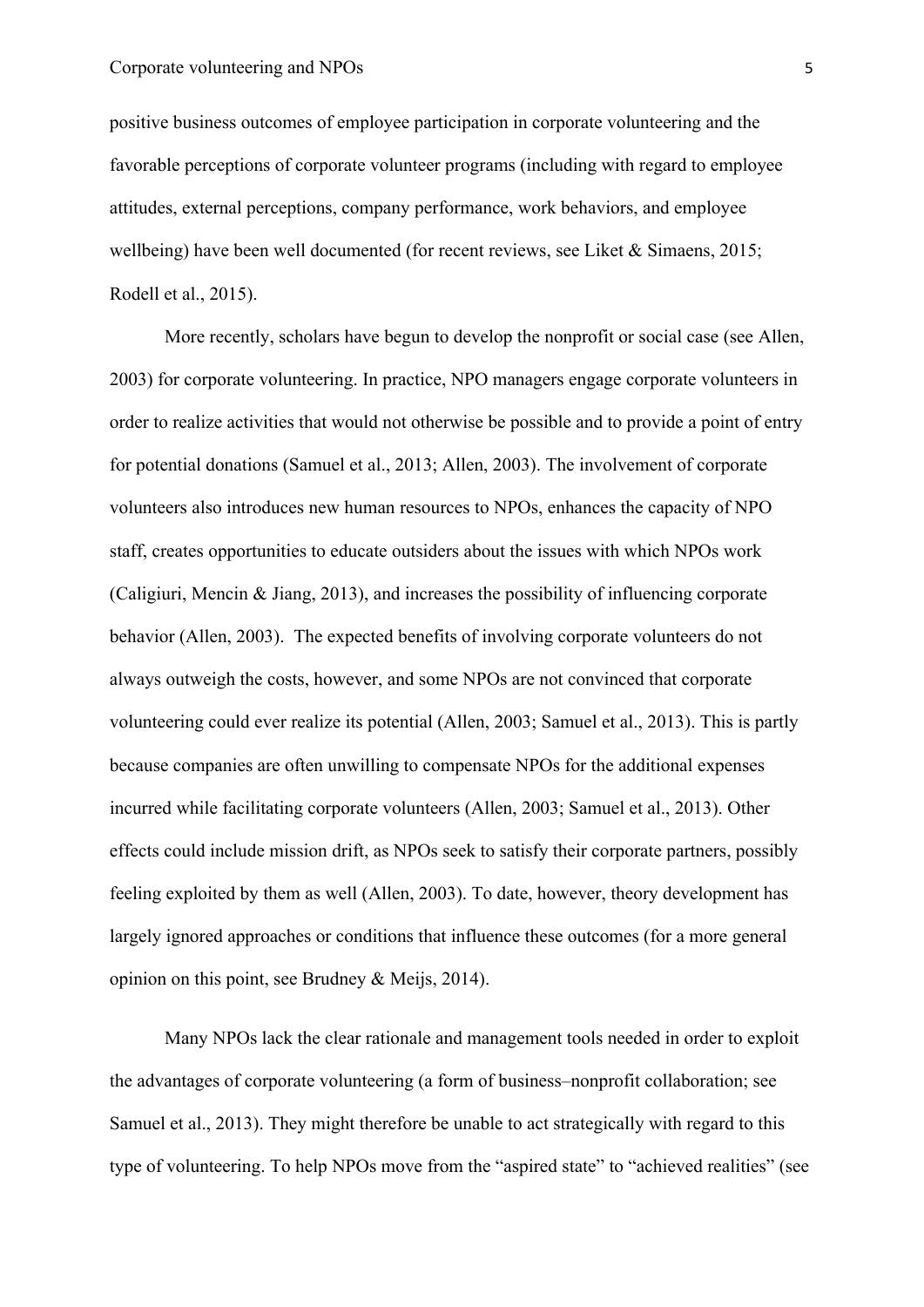Samuel et al. 2013; p. 175) in these types of partnerships, it is important to identify conditions under which particular benefits and challenges arise. The conditions and benefits of corporate volunteering may depend on the willingness of companies to facilitate such programs, as well as on the manner in which they are organized. The benefits of and conditions for NPOs are therefore likely to depend upon the conditions that companies set for having their employees engage in corporate volunteering.

Corporate volunteering can be either facilitated or impeded by work context and corporate policies. Work context determines the perceived behavioral control of employees (i.e., their perceptions of their ability to perform given behaviors), which plays an essential role in the decision to participate in volunteering activities (Roza, 2016). For example, the option to split a shift (relative to a regular day at work) increases the likelihood of volunteering, as such flexibility could make it easier for employees to fit volunteering into their routines (Gomez & Gunderson, 2003). Companies are increasingly formalizing their involvement in volunteering through program design (Van der Voort, Glac & Meijs, 2009), selection of causes and assignments, and extent of customization, thereby allowing varying levels of choice on the part of employees who participate (Van der Voort, et al., 2009). Volunteer opportunities offered by companies vary from turnkey (i.e., general assignments organized for the masses) to customized activities (individually designed assignments suited to individual preferences; Raffaelli & Glynn, 2014). An example of a turnkey activity could involve employees volunteering to paint classrooms and plant flowers at a local elementary school (Marquis, Rangan & Comings, 2009). An illustration of customized volunteering is provided by IBM, which offers its employees the option of taking overseas sabbaticals to apply their business skills to advance technological capabilities in the countries they visit (Marquis & Kanter, 2010). Most companies have programs that combine these options, in order to cater the preferences of various groups of employees (Van der Voort et al., 2009).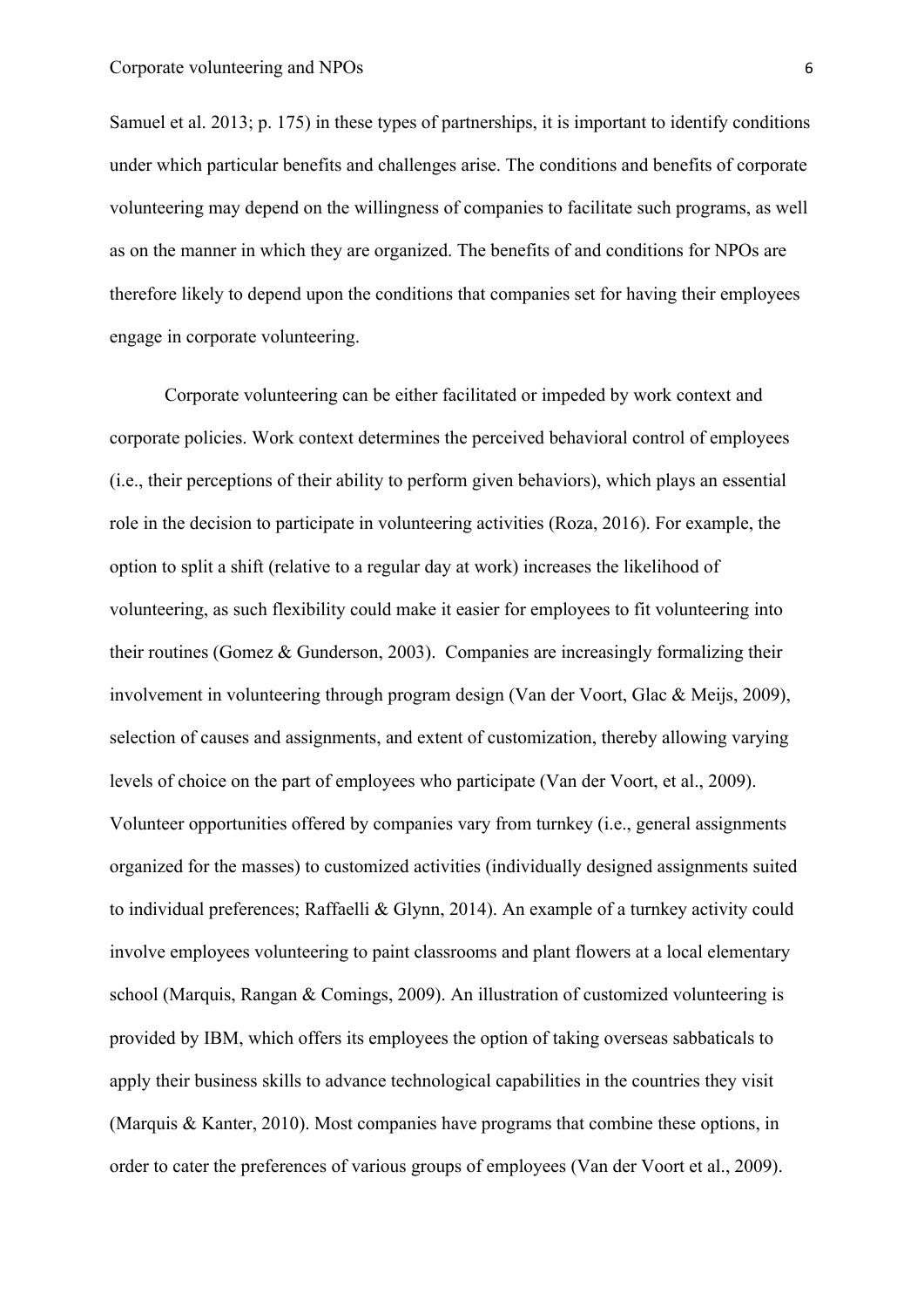The volunteer opportunities offered by companies can be limited by the causes that companies are and are not willing to support. Work context and corporate policies (including formal volunteering programs) can pose additional restrictions, which could affect both the persistence and intensity of the volunteer efforts of employees (Rodell et al., 2015). They can also limit the ability of NPO volunteer managers to customize volunteer assignments to the needs of individual volunteers (see also Brudney & Meijs, 2009) or to the needs of the NPO (Samuel et al., 2013). For example, NPOs that support autistic children might not benefit from one-off volunteers, as their beneficiaries simply do not benefit from such short-term interactions.

Given the challenges that NPOs face with regard to including corporate volunteers, and given the current state of literature, the remainder of this article focuses on two empirical questions: 1) What are the multi-level outcomes of corporate volunteering for NPOs? 2) Which conditions affect these outcomes?

## **Methods**

Our inductive, qualitative study is aimed at characterizing and mapping corporate volunteering, a phenomenon that has yet to be described sufficiently in literature (Neuman, 1994). We conducted 39 interviews with 43 professionals having at least some experience with corporate volunteering in 39 NPOs in the Netherlands and Belgium (*i.e. four of the* interviews were with two interviewees). Of the interviews, 21 were conducted in the Netherlands, and 18 were conducted in Flanders (the Dutch-speaking region of Belgium). The two geographical areas share the same language (Dutch) and have similar nonprofit regimes (i.e., corporatist; see Salamon & Anheier, 1998). Corporate involvement in the community has traditionally been low in both countries, given the high level of government social-welfare spending and the relatively large scale of the nonprofit sector. In recent decades, however,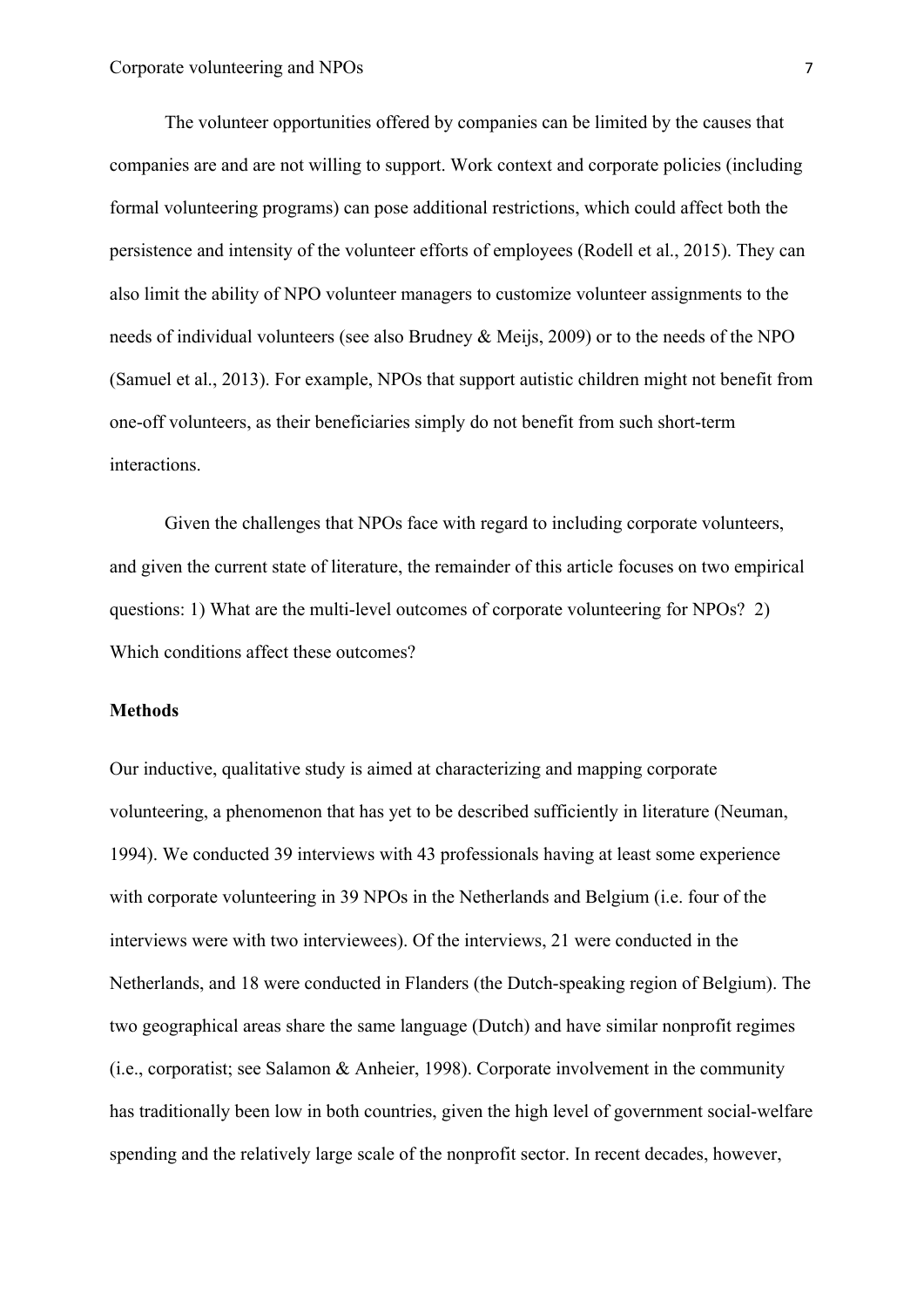government involvement in social welfare has decreased in the two countries, and companies are increasingly becoming involved in the community (Hustinx, De Waele & Delcour, 2015; Schuyt, 2017).

The NPOs included in this study were selected in order to achieve maximum variation (Patton, 2005) in terms of size, scope (i.e., activity at the local, regional, or national level), organizational structure, funding sources, target group, and mission. This strategy was intended to capture the breadth of corporate volunteering opportunities within NPOs and the breadth of the potential outcomes. Of the NPOs included, 17 were active in social services and 9 were active in education and youth development; 5 were public advocacy organizations, and 8 were intermediary organizations that match companies and NPOs. We also included intermediary organizations, as they facilitate and organize corporate volunteering for companies and NPOs, and they are often present during the implementation of programs and projects. They can therefore be regarded as third parties that observe the interactions between companies and NPOs, and between NPO staff and corporate volunteers. The particular characteristics of the intermediary perspective were taken into account in the analysis.

Most of the respondents were volunteer coordinators, managers, or corporate relations workers, all of whom were responsible for corporate volunteering initiatives. We deliberately selected key figures within the organizations, as their positions were likely to allow the most comprehensive overview of corporate volunteering in their organizations. All respondents from intermediary organizations were directors. They provided their perspectives on facilitating partnerships between companies and NPOs that involve corporate volunteers. Our arguments are thus based on the perceptions of these key figures, and not on the perceptions of other NPO staff members who may have had intensive interactions with corporate volunteers. Although such staff members would be likely to provide additional information on outcomes, our respondents' experiences with coordinating and organizing programs and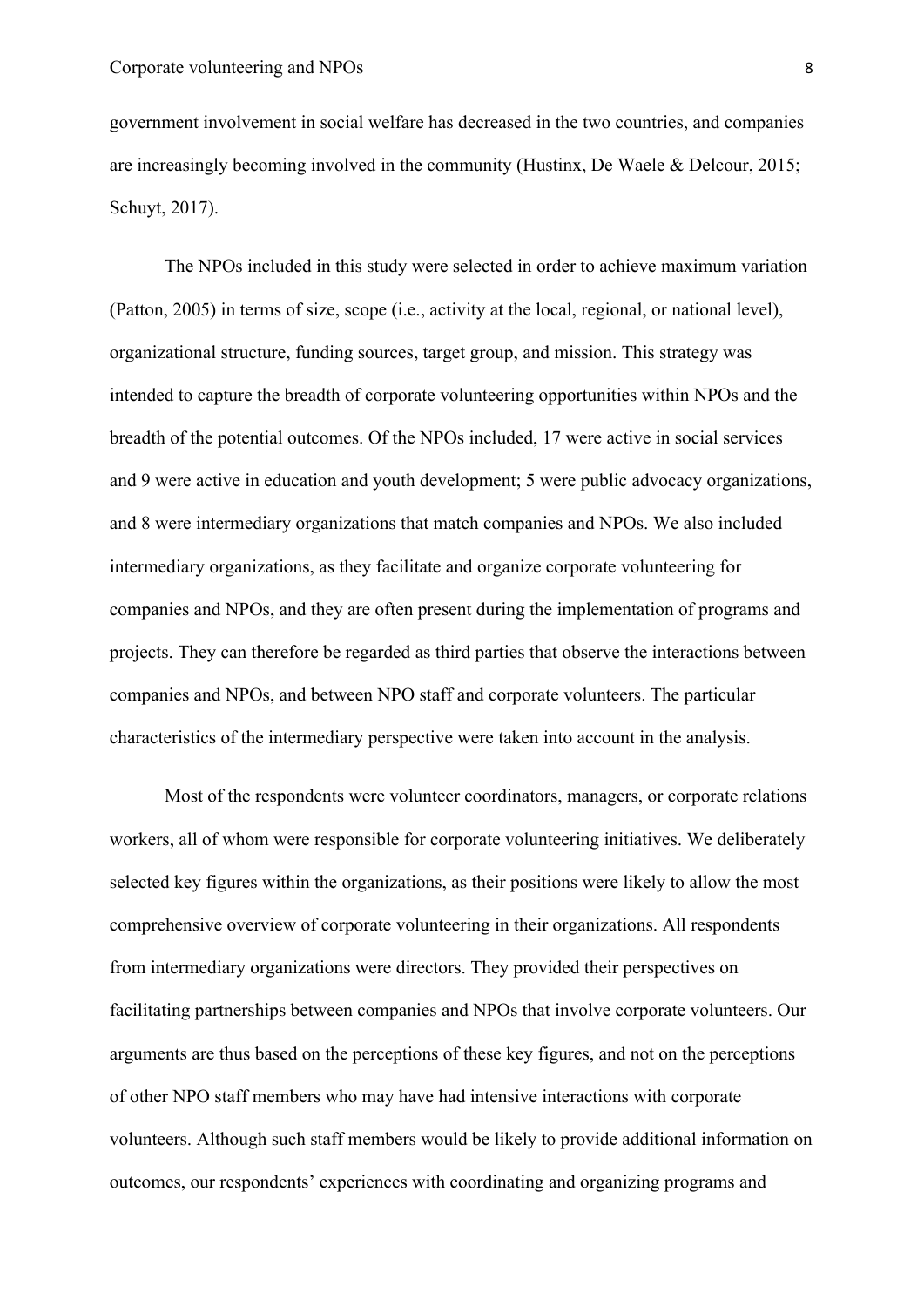designing the context of interaction between NPO staff and corporate volunteers gave them a broader overview of the outcomes and associated conditions.

The semi-structured interviews were based on open-ended questions, using an interview guide as a tracking tool (Babbie, 2008). We developed a guideline in order to ensure consistency across interviews and the inclusion of all topics of interest. The guideline included an introductory section clarifying the conditions (e.g., confidentiality guarantee and background of the research), followed by key questions. Topics addressed in the interviews include the development of corporate volunteering programs in the respondents' organizations, their motivation for facilitating corporate volunteering, the management of corporate volunteers, and the perceptions of staff and clients concerning the involvement of corporate volunteers. Interesting responses were followed up with probes for deeper information.

The interviews were recorded and transcribed verbatim. To ensure reliability, the transcripts were analyzed by two authors. Coding software (Atlas-Ti) was used to screen and sort textual material before interpreting the data. This provided a structured mechanism for identifying relevant text fragments for detailed interpretation (Froschauer & Lueger, 2003). To analyze the qualitative data, we adopted an inductive (i.e., grounded-theory) approach, avoiding the use of preconceived categories and instead allowing the categories to flow from the data and allowing new insights to emerge (Glaser & Strauss, 2002).

Data analysis began with repeated readings of the full transcripts to generate familiarity with the content of the data (Tesch, 1990). We then highlighted words and phrases that appeared to represent key thoughts of the respondents. These initial codes were grouped and recoded into broader categories, which were used to create meaningful clusters (see Patton, 2005). This process revealed two general topics: 1) multi-level outcomes for NPOs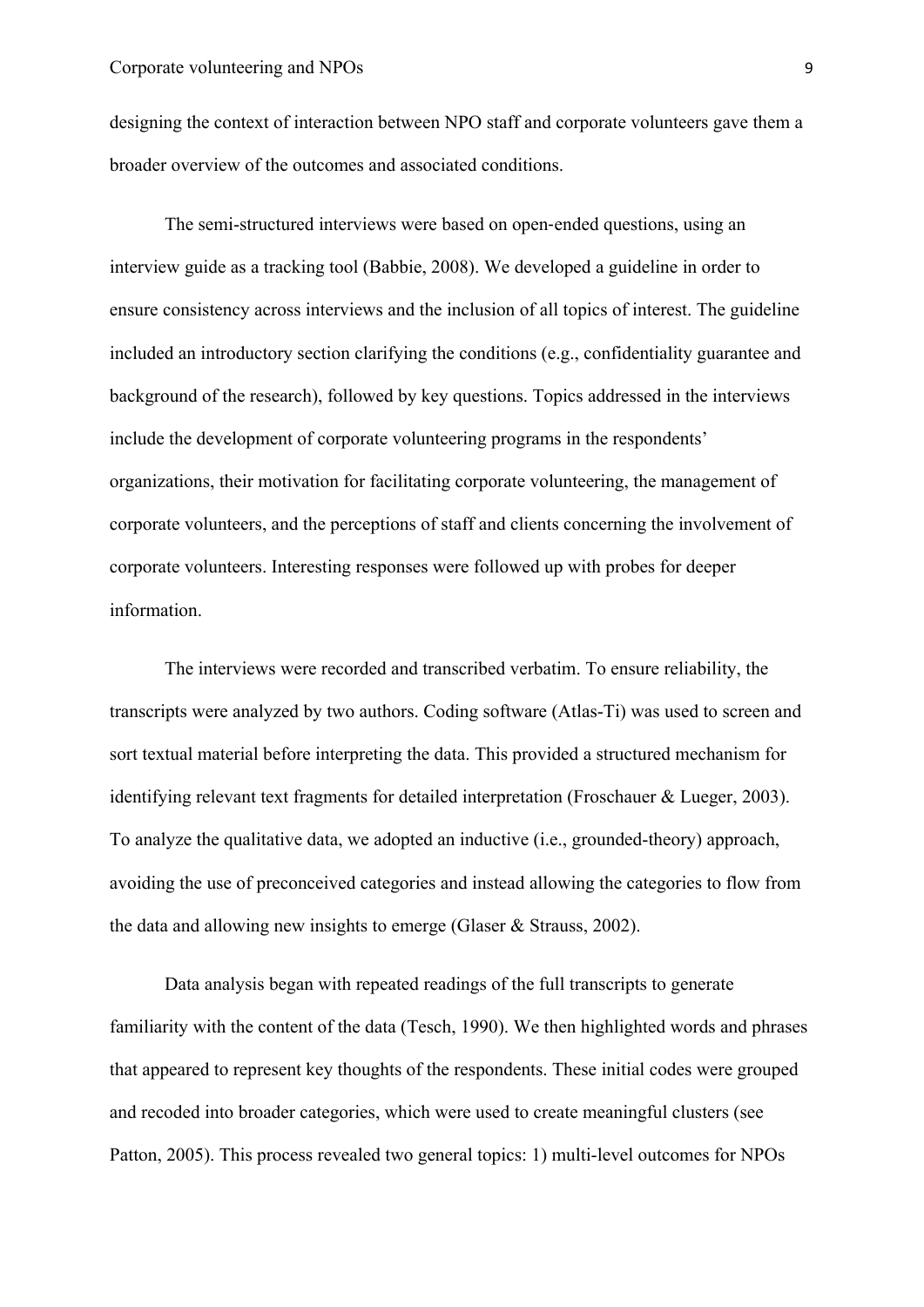due to interactions between corporate and NPO staff, 2) conditions under which these outcomes emerged. The results of the analysis were discussed by all authors in order to construct the most suitable interpretative framework. The NPOs from the Netherlands are identified by numbers, while those from Belgium are identified by letters. References to intermediaries are identified by "INT," in addition to the basic identification of letters and numbers. The original text fragments appearing throughout this article were translated into English by the authors.

The existing literature has identified a wide array of business-nonprofit collaborations at the organizational level, ranging from more structural and long-term cooperation to more occasional forms of collaborations (Austin & Seitanidi 2012a, 2012b). It is important to note that our respondents tended to frame and illustrate corporate volunteering at the individual level, focusing on volunteers who had no ongoing commitment to the NPO (cf. episodic volunteering; Cnaan & Handy, 2005). Data from our maximum-variation sample suggest that, in the countries under investigation, the actual involvement of corporate volunteers resembles that of episodic, non-structural commitment. No representative data are available with which to verify this preliminary observation. Although it is important to acknowledge the contextspecific limitation of the scope of our findings, the predominance of corporate volunteering as a non-structural, episodic engagement has been confirmed in other countries as well. For example, Low and colleagues (2007) report that 76% of all corporate volunteering activities in the UK are either occasional or one-off activities.

## **Results**

## *Multi-level outcomes of interactions between corporate volunteers and NPO staff*

This section concerns the ways in which respondents from NPOs perceived the outcomes of involving corporate volunteers for their organizations. Our findings suggest two models of the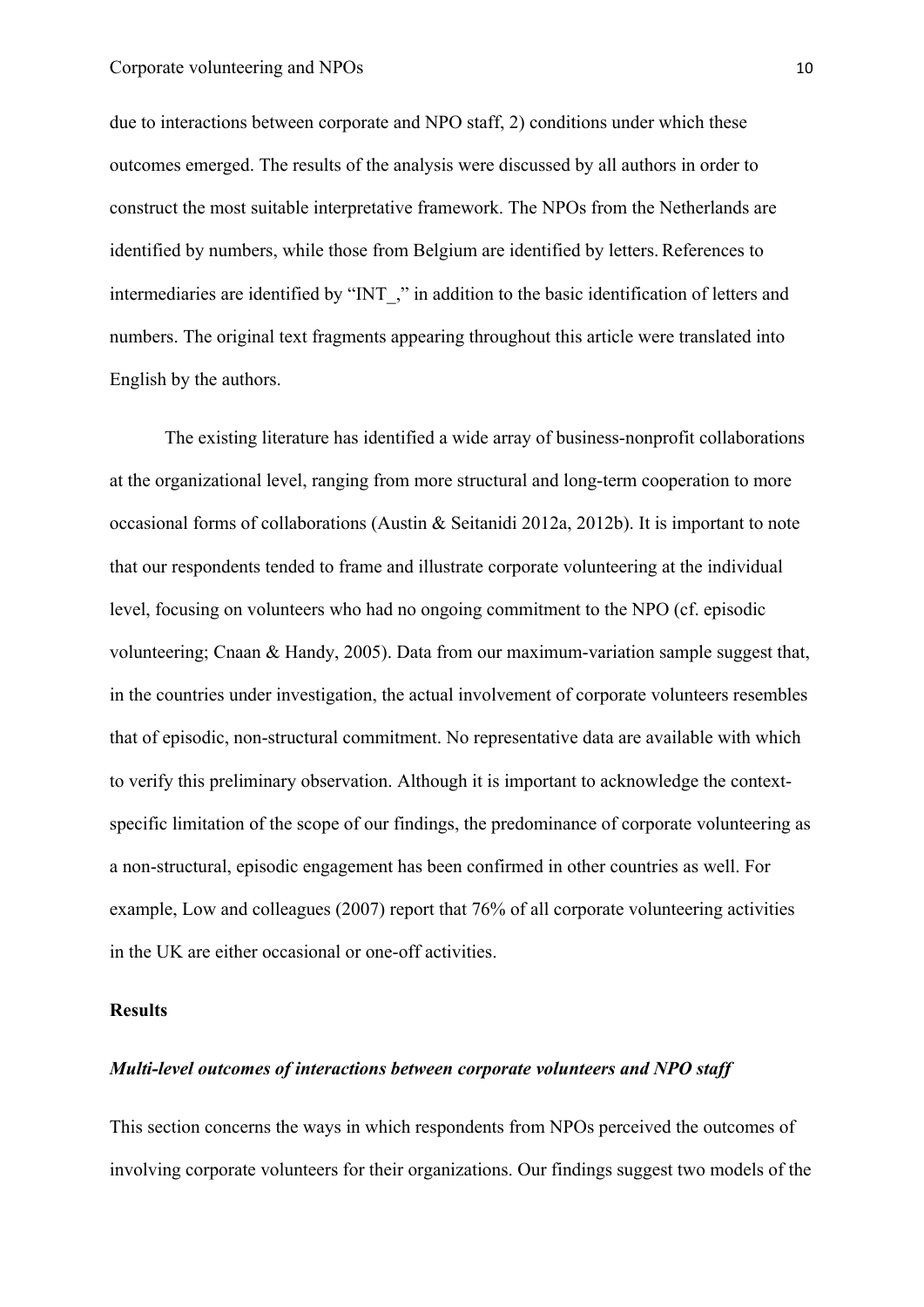nonprofit case. The first model concerns organizational-level consequences, and the second model concerns the organizational-level consequences of individual-level outcomes of corporate volunteer involvement. The outcomes have been classified as either favorable or harmful to individuals and organizations, and conditions at both the individual and organizational level have been specified for each of the models.

#### *Favorable organizational-level consequences of involving corporate volunteers*

For many of the organizations included in our study, corporate volunteering serves as a starting point for broader business–nonprofit collaboration. Consistent with previous conceptual research (e.g., Austin & Seitanidi, 2012a), the involvement of corporate volunteers deepens and strengthens the connection between the two organizations. Corporate volunteering allows NPOs to obtain resources they need in order to achieve their missions, while increasing their capacity.

Various forms of financial and nonfinancial support provided by companies constitute one way of building capacity in NPOs. One of our respondents suggested that many NPOs tend to see companies as "cash cows" (NPO\_K), with abundant – or even unlimited – financial resources. In contrast, others referred to the variety of resources provided by companies: "This way, we [the NPO] can bring aboard a lot of additional money, volunteers, and means and allocate them to various projects" (NPO\_2). Partner companies can also introduce NPOs to groups and organizations in other networks (e.g., consumers, other companies). Communications regarding joint efforts between companies and NPOs can help to enhance the credibility and legitimacy of an NPO among current and prospective donors, potential funders (e.g., governmental organizations and private foundations), and other stakeholders. As a result, "...companies are [seen as] the springboard toward new [individual] donors" (NPO 14).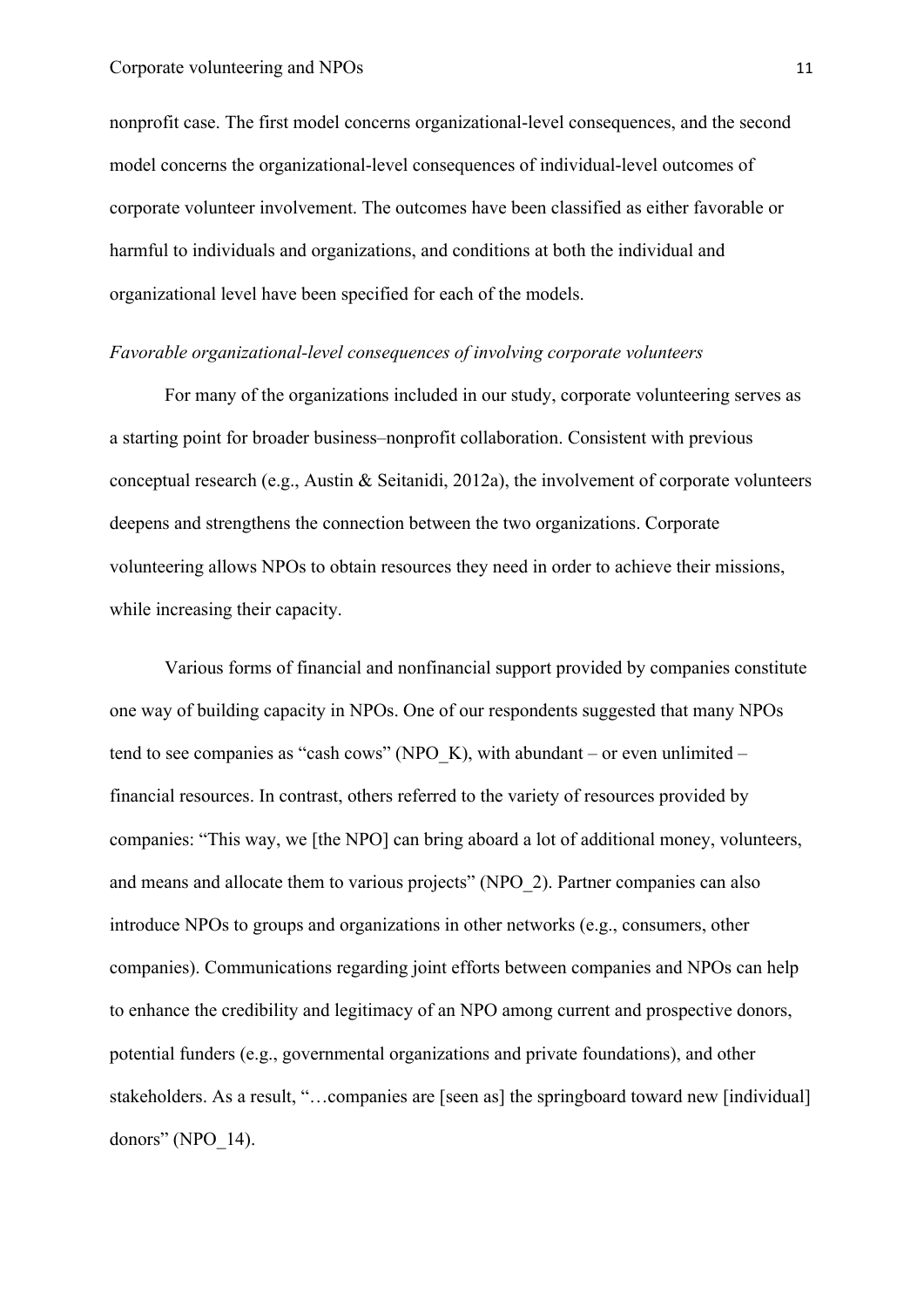A second way in which corporate involvement can increase the organizational capacity of NPOs is by enhancing the ability of NPOs to recruit and retain volunteers (Haski-Leventhal et al., 2010). As observed by several interviewees, the involvement of corporate volunteers can introduce these employees to volunteering in general, as well as to specific NPOs and their causes, thereby possibly attracting new regular and corporate volunteers. As stated by one interviewee, "by collaborating with these large companies, we [the NPO] were able to build a large network of potential volunteers…" (NPO\_5). Interviewees told us that several of their corporate volunteers had indeed continued their involvement, in order to "... find out the activities so that they [corporate volunteers] could connect to us [NPO] and help the organization in a more private way" (NPO\_N). They expressed a desire to be involved "not just as corporate volunteers, but as regular volunteers" (NPO\_10).

A third way in which corporate involvement can enhance the capacity of NPOs is by broadening their base of legitimacy. According to Suchman (1995), legitimacy is "a generalized perception or assumption that the actions of an entity are socially desirable, proper or appropriate within some socially constructed system of norms, value, beliefs and definitions" (p. 574), taking pragmatic, moral, and cognitive forms. Our data suggest that corporate volunteering can increase various forms of legitimacy for the NPO among its stakeholders (e.g., private donors, governments, and the public). Pragmatic legitimacy can be enhanced by offering corporate partners an avenue for resource exchange (e.g., employee time through corporate volunteering). Moral legitimacy can be enhanced as corporate volunteers improve their understanding of the importance of the work of NPOs. For example, the NPO can use "the company … [as] a platform through which we can reach a large group of people … who are telling others about the importance of the [beneficiaries]" (NPO\_6). In this respect, business–nonprofit collaboration is used to create brand awareness for particular NPOS, as well as with regard to the broader social issues that they address. Finally, cognitive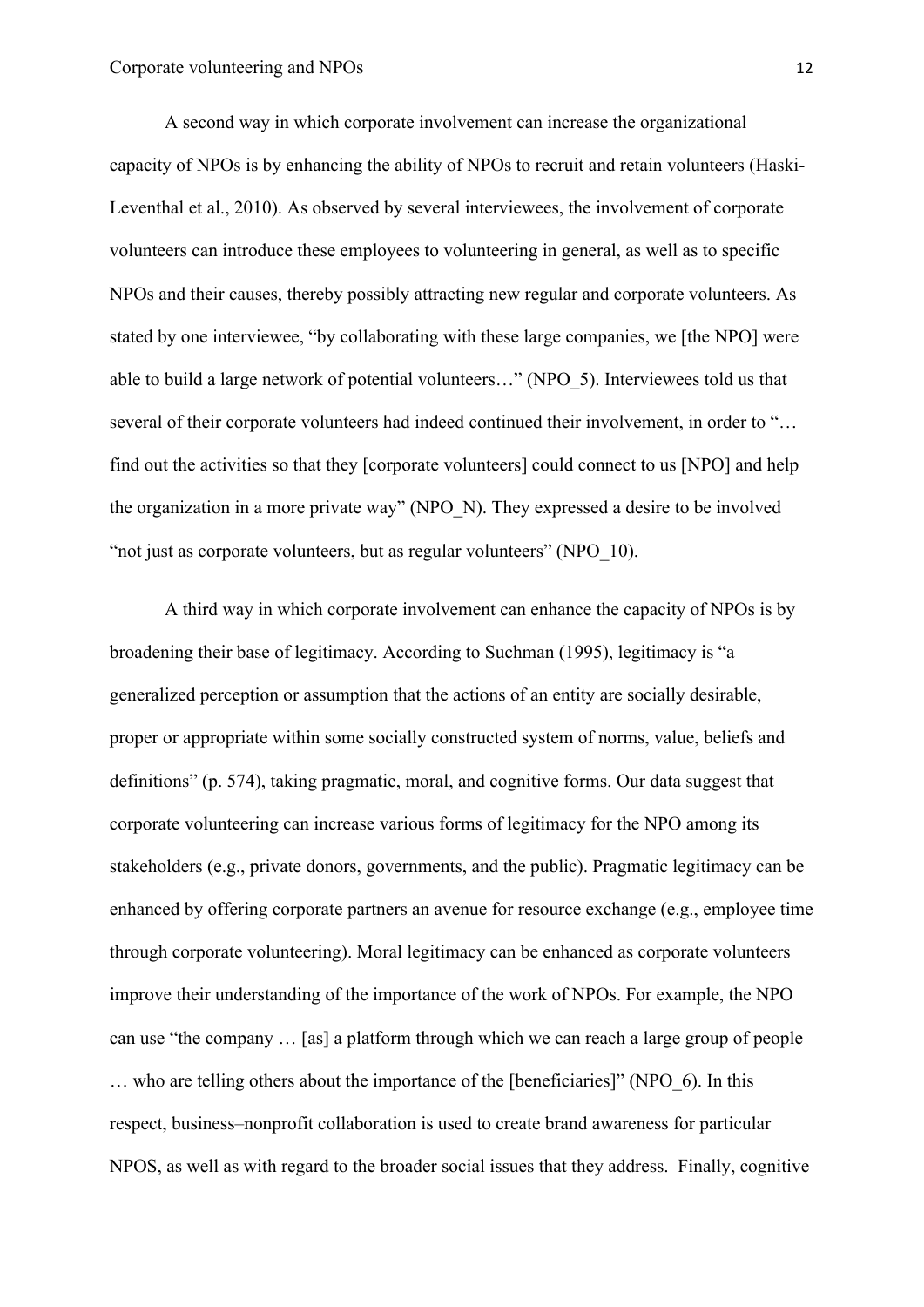legitimacy can be enhanced as the NPO becomes an integral part of the corporate partner's vision, operations, and identity.

#### *Harmful organizational-level consequences of involving corporate volunteers*

In addition to opportunities, our interviewees identified various challenges and less favorable consequences of corporate volunteering. For example, corporate volunteering can place NPOs at risk of reputational damage. As recounted by one respondent from a youthdevelopment program:

We obviously don't want our organization to be associated with companies that produce alcohol or tobacco, that are involve in child labor or gambling, and I've probably forgotten a few…This is not only with regard to people [companies] with whom we collaborate for the content of our program [e.g. volunteers], but also to the people [organizations] who support us financially (NPO 5).

Respondents were aware of the reputation hazards of collaborating with such companies: "…because we work with children. We don't want them to develop a sweet tooth or use alcohol or tobacco" (NPO\_5). Indirect costs resulting from reputation damage could decrease their ability to raise funds from individual donors. Previous research has suggested that NPOs are more vulnerable to reputation damage than their corporate partners are (Wymer & Samu 2003), and such risks could ultimately threaten their sustainability.

Corporate volunteering can generate transaction costs for NPOs. Transaction costs consist of expenses associated with coordination and production. In many cases, NPOs adapt their regular tasks to suit the willingness, capability, and availability of corporate volunteers and their companies. For example, some NPOs create delineated tasks, organize one-day events, design enjoyable team-building projects, and adjust their schedules to suit those of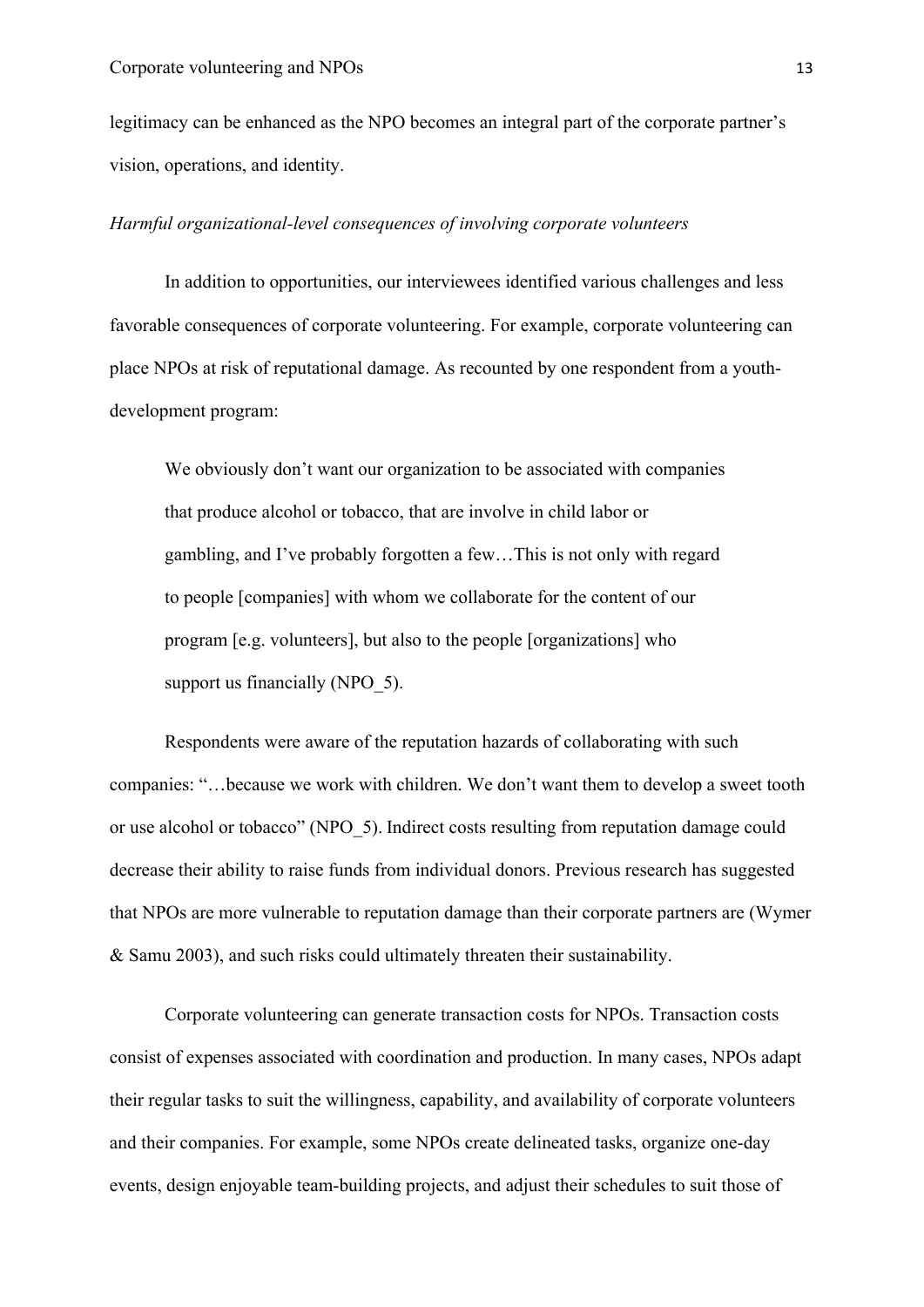participating companies and/or corporate volunteers. Interestingly, however, they rarely make such adjustments for their regular volunteers.

Some interviewees referred to the expenses that NPOs incur through corporate volunteer projects. Some companies donate only their time. In such cases, the NPO must bear direct material costs (e.g., supplies, refreshments), in addition to the costs of coordination and the investment of human resources. Although NPOs obviously aim to ensure that the corporate volunteers have a positive experience (in the hope of building longer and broader relationships with corporate partners), they often decide against corporate volunteering with companies that do not cover these costs.

In some cases, the services provided by corporate volunteers may not meet the level of quality needed by the NPO. Several of our respondents even suggested that working with corporate volunteers could be harmful to beneficiaries: "Some of our employees indicate that [involving corporate volunteers] might be too intense for our beneficiaries; they [beneficiaries] just need peace and quiet sometimes …" (NPO\_4), although others indicated that "it is often the [NPO] employees who see this as an obstacle rather than the clients themselves" (NPO 10). Although corporate volunteers are assumed to have valuable skills, their skills might not match the needs of the NPO. For example, companies wishing to perform service in the form of gardening, maintenance, or similar activities are usually not specialized in these tasks, and not every volunteer has the skills needed to perform them well. Similarly, because specific skills are required for working with people with mental or physical challenges, the potential damage associated with corporate volunteering in such contexts might outweigh any potential benefits (Samuel, Roza & Meijs, 2016).

# *Organizational-level conditions that influence the nonprofit case for corporate volunteering*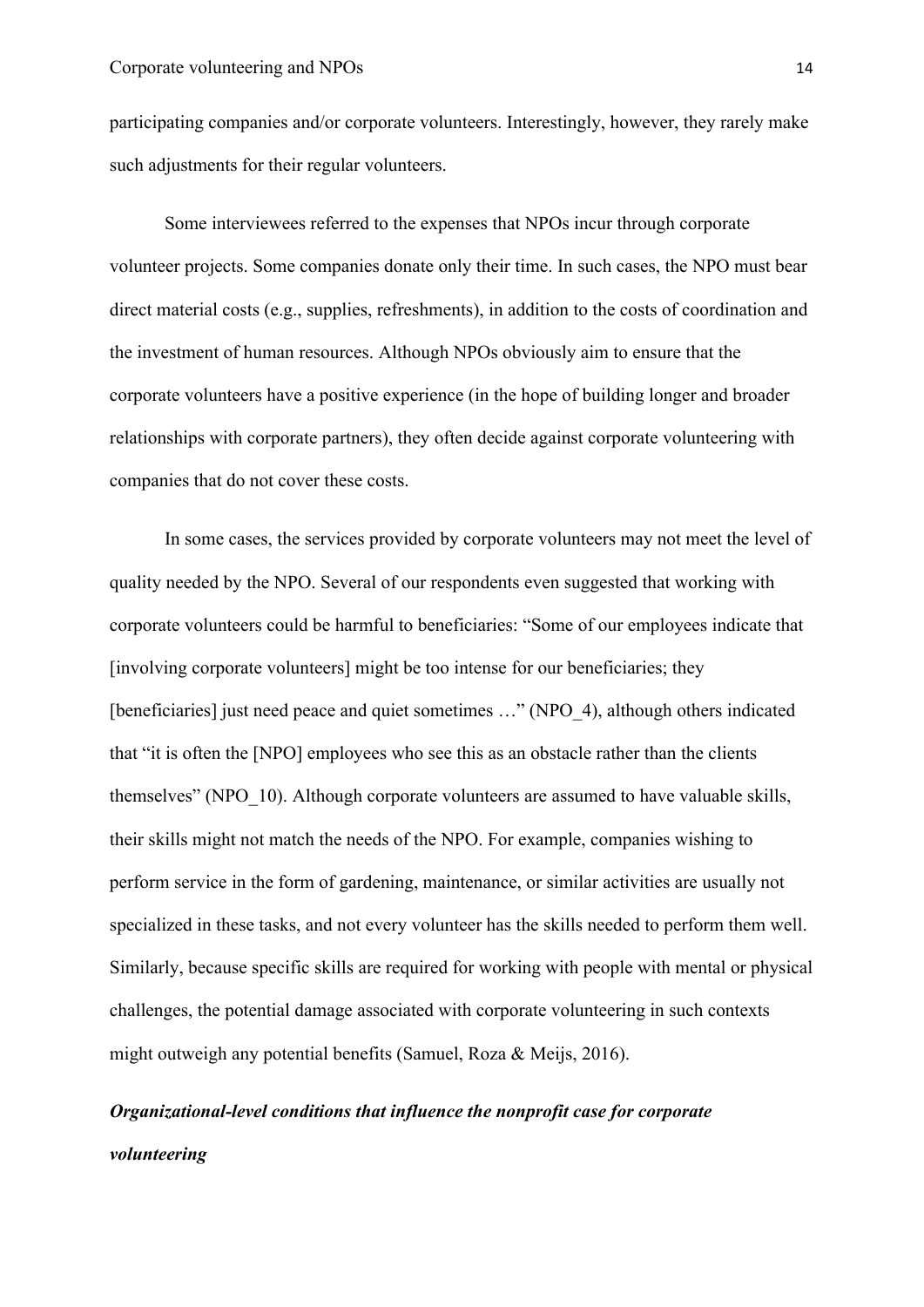#### Corporate volunteering and NPOs 15

Analysis of the data revealed three organizational level conditions that influence the nonprofit case for corporate volunteering. These conditions also affect the likelihood that corporate volunteering will enhance nonprofit services. Each of these conditions can have either a positive or a negative influence on the consequences for the NPO.

One condition that influences outcomes at the organizational level is power imbalance. According to resource dependence theory, resources form the basis of power, such that the organization with the greatest resources will have the most power in partnerships (Pfeffer and Salancik 1978). In many cases, the power balance in business–nonprofit partnerships favors the company: the NPO is usually dependent on the company's resources, while the company does not depend on the NPO in any crucial way. As indicated by several interviewees, many NPO employees "are grateful that there are indeed companies that come to us" (NPO\_E).

Power imbalances may also emerge through the proliferation of corporate managerial techniques in the nonprofit sector (cf. Roberts, Jones & Frohlich, 2005), which could cause the corporate logic to become dominant within the nonprofit world. Evidence from our interviews suggests that intermediary organizations actively promote the dominance of corporate logic in the nonprofit sector and that NPOs are increasingly adopting it on their own:

[Our organization is] run on very entrepreneurial principles with quality checks, with a board, […]with sound financial principles and systems that are put in place, going after the sponsors, aggressive fundraising. Yes, I see it as a company. And I hope that more and more nonprofits will evolve into more social enterprises instead of simply depending on government grants (NPO\_M).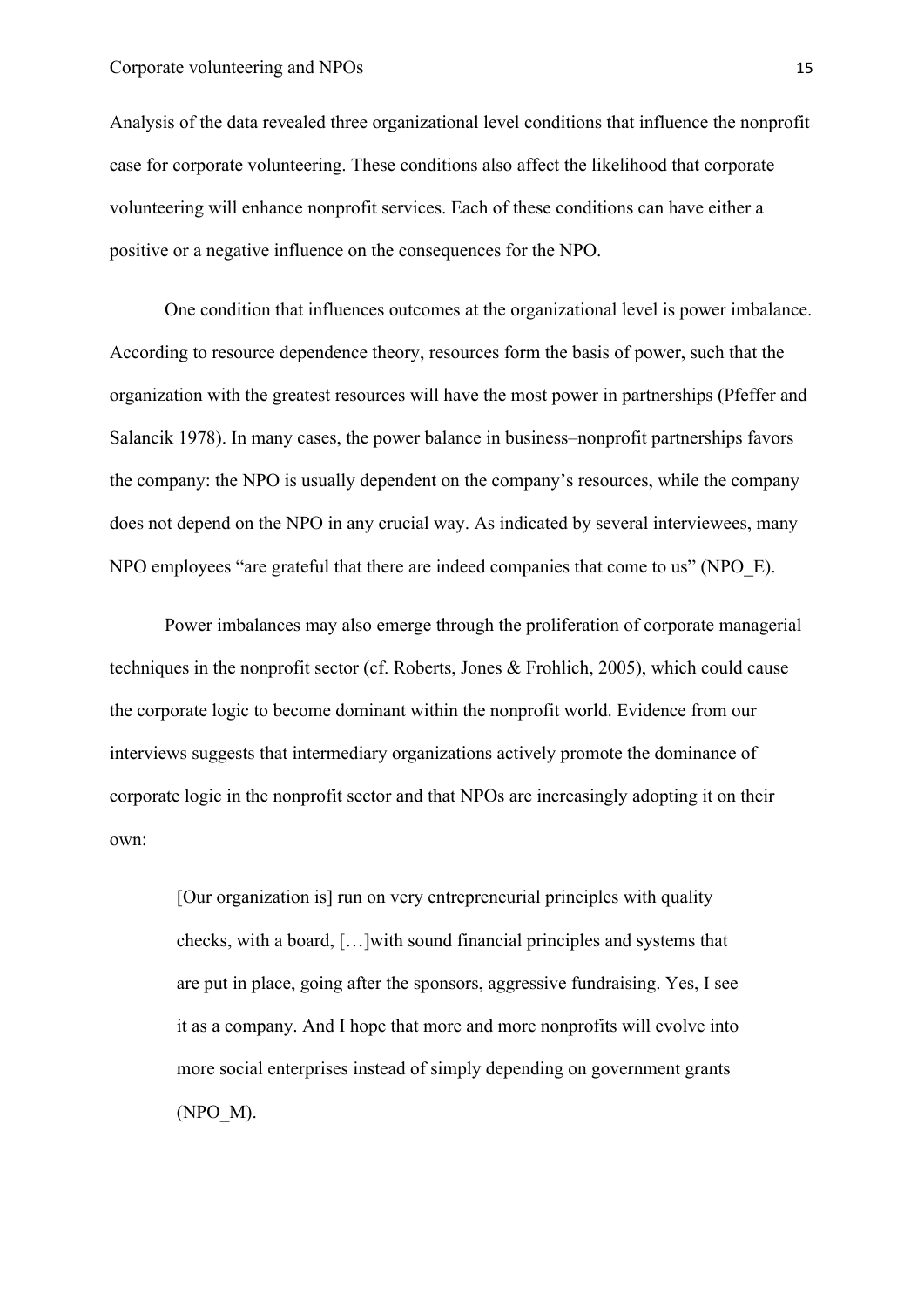As noted by our interviewees, although such perceived power imbalances may have effects that are convenient for NPOs (see Schiller  $\&$  Almog-Bar, 2013), they often do not help NPOs achieve their actual missions. In many cases, these effects have no bearing on the goals of the NPO, and organizations would do well to question the wisdom of engaging with companies on these terms.

In contrast, NPOs that are less dependent on the resources of partner companies are less likely to perceive power imbalances. In such contexts, NPOs are able to request exactly what they want from companies and to specify the conditions under which companies can engage. This approach often results in corporate support that has a direct and effective impact on the resources of the NPO.

A second condition that influences the opportunities and challenges of corporate volunteering has to do with the collaborative mindset of NPOs; in other words, the manner in which they approach companies. Those that take the initiative in establishing new relationships with companies or other third parties (e.g., schools) are convinced of the benefits that they have to offer, and they are often able to organize corporate volunteering on their own terms. Proactive NPOs are thus likely to receive resources that actually support their own organizational goals:

NPOs should not be hesitant to dialogue [with companies]. You should know what sponsors want as return of investment within the boundaries of what fits your organization (NPO J).

In contrast, reactive organizations are more dependent upon what companies would like to share with them. One interviewee noted that companies "…actually have to come to us… [and] we are grateful that these organizations do come to us" (NPO\_E). This makes the design of corporate volunteering heavily dependent on the preferences of the company. One of our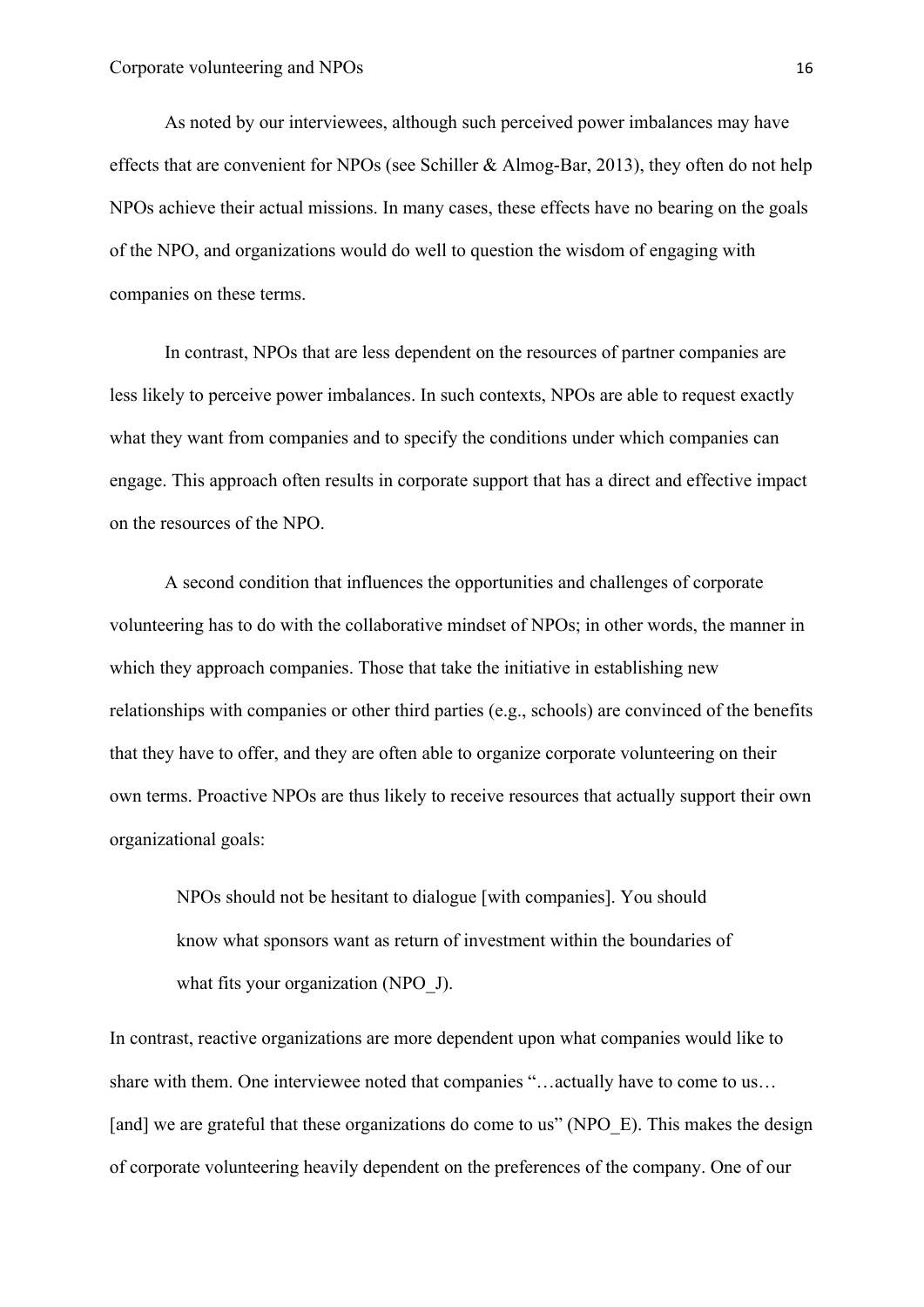interviewees recounted the following strategy: "Come by, and we'll see, what you [company] want, and we just adapted to that" (NPO 11). It is important to note, however, that such attitudes often evolve over time. Organizations that have only recently started engaging corporate volunteers tend to be reactive, while those with many years of experience tend to be more proactive.

The third condition affecting the outcomes of corporate volunteering for NPOs involves the decision to work with intermediary organizations (i.e., "matchmakers"), which connect the interests of companies to those of NPOs. Such organizations are convenient for NPOs that have no network of companies or experience with organizing ad-hoc projects and longer-term programs. Intermediary organizations help to educate less-experienced NPOs on the organization of corporate volunteering, in addition to providing them with networks for future collaboration. As noted by one interviewee from an NPO, "more than half of our initial connections with companies stemmed from the matchmaking organization" (NPO\_E). Despite the initial relevance of intermediary organizations, however, NPOs eventually "work almost independently of the intermediary organization" [NPO\_E], remaining engaged with "companies that were initially were introduced by the intermediary, but those companies adopted a sort of patronage with our organization because they sympathize with our organization" (NPO\_E). Relationships with intermediaries thus appear to be short-lived, as NPOs prefer to save the funds that intermediaries charge, using them instead to facilitate relationships with companies to further their own goals. Furthermore, the process of working through an intermediary is time-consuming, given the indirect communication between parties. In addition, NPOs are better able to design programs for their own organizations, given their knowledge of what is most suitable for their beneficiaries. As one interviewee explained: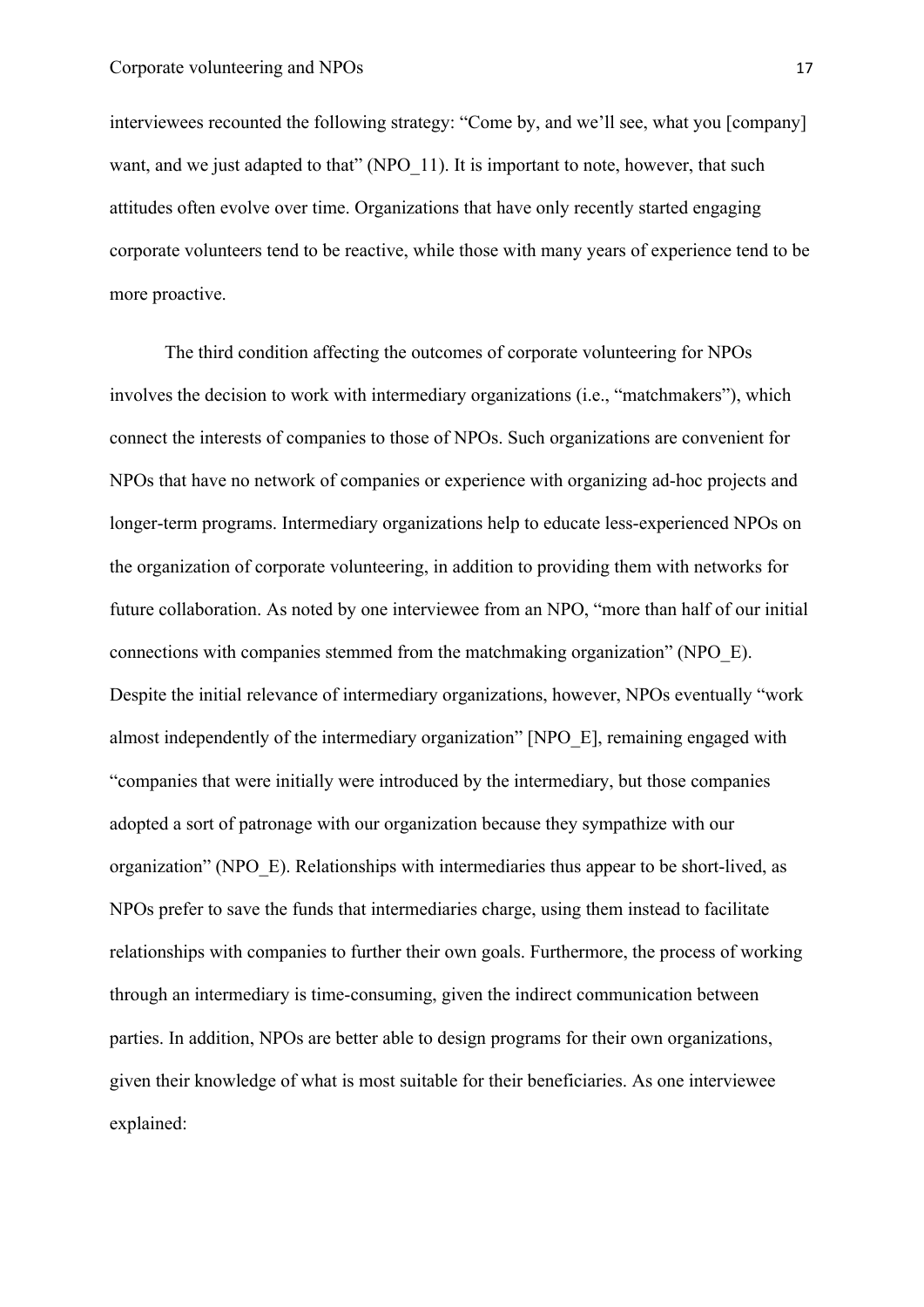When we started, I always referred the companies who called me to the broker […] Nowadays I do not [...] We just see what we can do for each other […] I think that we are now better able to connect companies and our volunteer initiatives (NPO\_10).

Our study thus suggests that organizational-level consequences are subject to three conditions: perceived power imbalances between companies and NPOs, the collaborative mindset of the NPO and the involvement of an intermediary. The findings are summarized in Figure 1.

\*\*\* Insert Figure 1 about here \*\*\*

Figure 1: Organizational-level consequences of the nonprofit case for corporate volunteer involvement in NPOs.

#### *Favorable individual-level consequences with organizational-level implications*

As described by one interviewee, NPO staff members can "learn from the people from the business sector" (NPO\_1), thus reflecting both single-loop and double-loop learning (see Argyris, 1976). Corporate volunteers support NPOs through single-loop learning by contributing specific resources (e.g., experience, knowledge, and skills). The knowledge of corporate volunteers can be of direct benefit to the NPO (e.g., a corporate volunteer with a background in IT could teach NPO staff to build a new website), even without questioning current organizational policies and practices.

According to one respondent, corporate volunteers "… come from a completely different world" (NPO\_A). In other words, their institutional logics differ from those of the NPO. For this reason, interactions with corporate volunteers could provide NPO staff members with insight into alternative organizational practices and generate new ideas for their own organizations. For example, "…because they are accustomed to working with targets,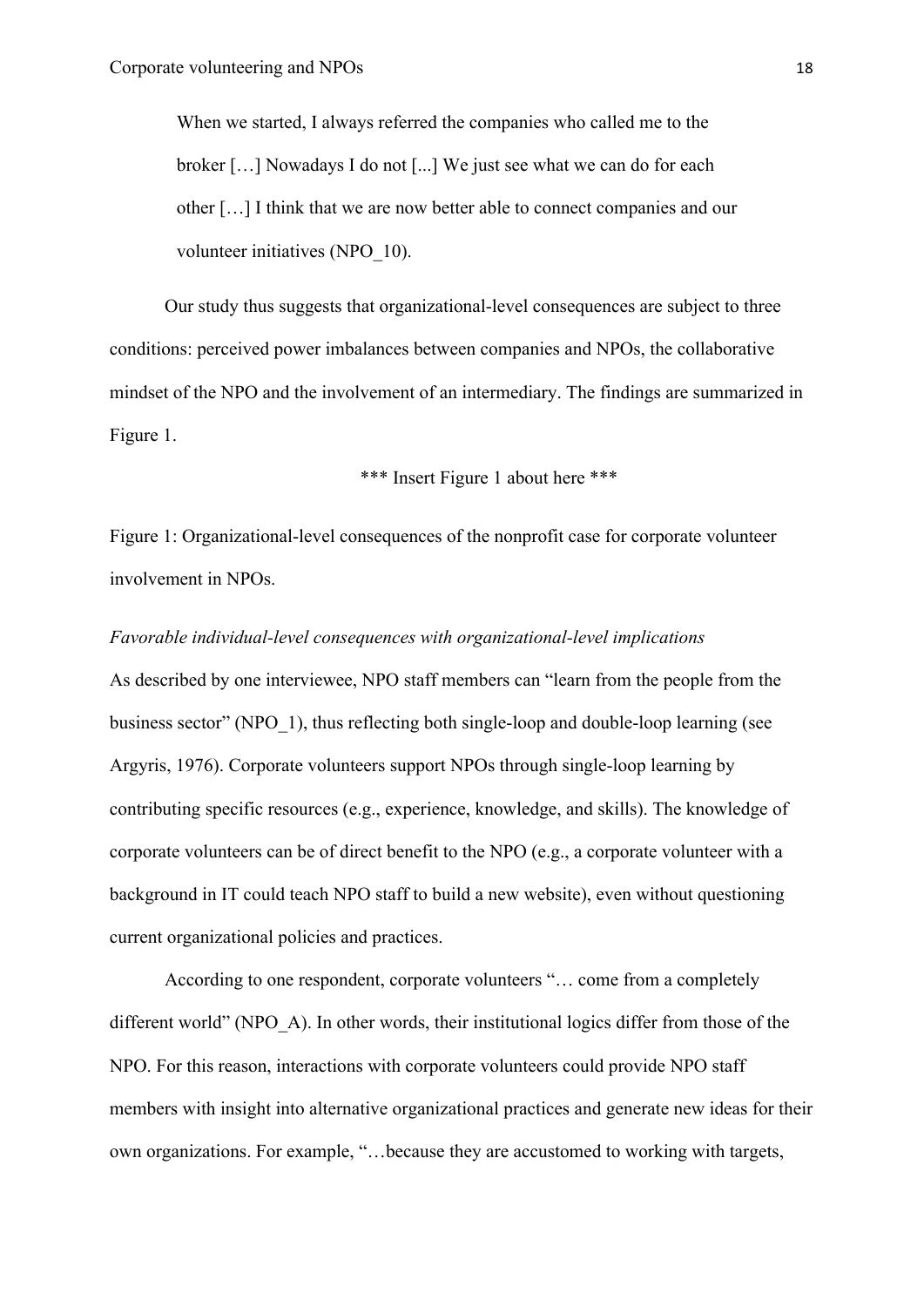you might have to work a bit harder once in a while. They have a different work ethos, they have a different drive" (NPO 1). Such experiences result in double-loop learning by facilitating the transfer and embedding of knowledge within the organization. This may call the standard practices of the NPO into question. As illustrated by one respondent, "You suddenly start to wonder, 'Why are we actually here? What do we want?'" (NPO 11). This could ultimately lead to changes (e.g., in organizational culture and management practices):

> Due to the changing dynamics in our healthcare sector [in the Netherlands], we are seeing a need for more professionalization, for different behavior. Although this didn't matter much to our organization in the past, it's now a necessity. We [NPO staff members] have gradually come to realize this [through the interaction with corporate employees] (NPO\_13).

Interactions between corporate volunteers and NPO staff members can also enhance employee satisfaction in the NPO by generating appreciation and recognition for their efforts:

Collaboration with external parties results in personal growth for our [NPO] staff … [Corporate volunteers] tell my staff, "… what you're doing is great ..." [and] that their work is not being taking for granted (NPO 11).

This is further exemplified by the potentially converse effects of the lack of corporate volunteer involvement:

[Corporate volunteers say to NPO staff:] You wouldn't be able to do this job unless it were your calling. You [NPO employee] must have an explicit reason for performing this job. You don't just become a group leader; you couldn't keep it up … [As such,] group leaders also grow when they receive compliments…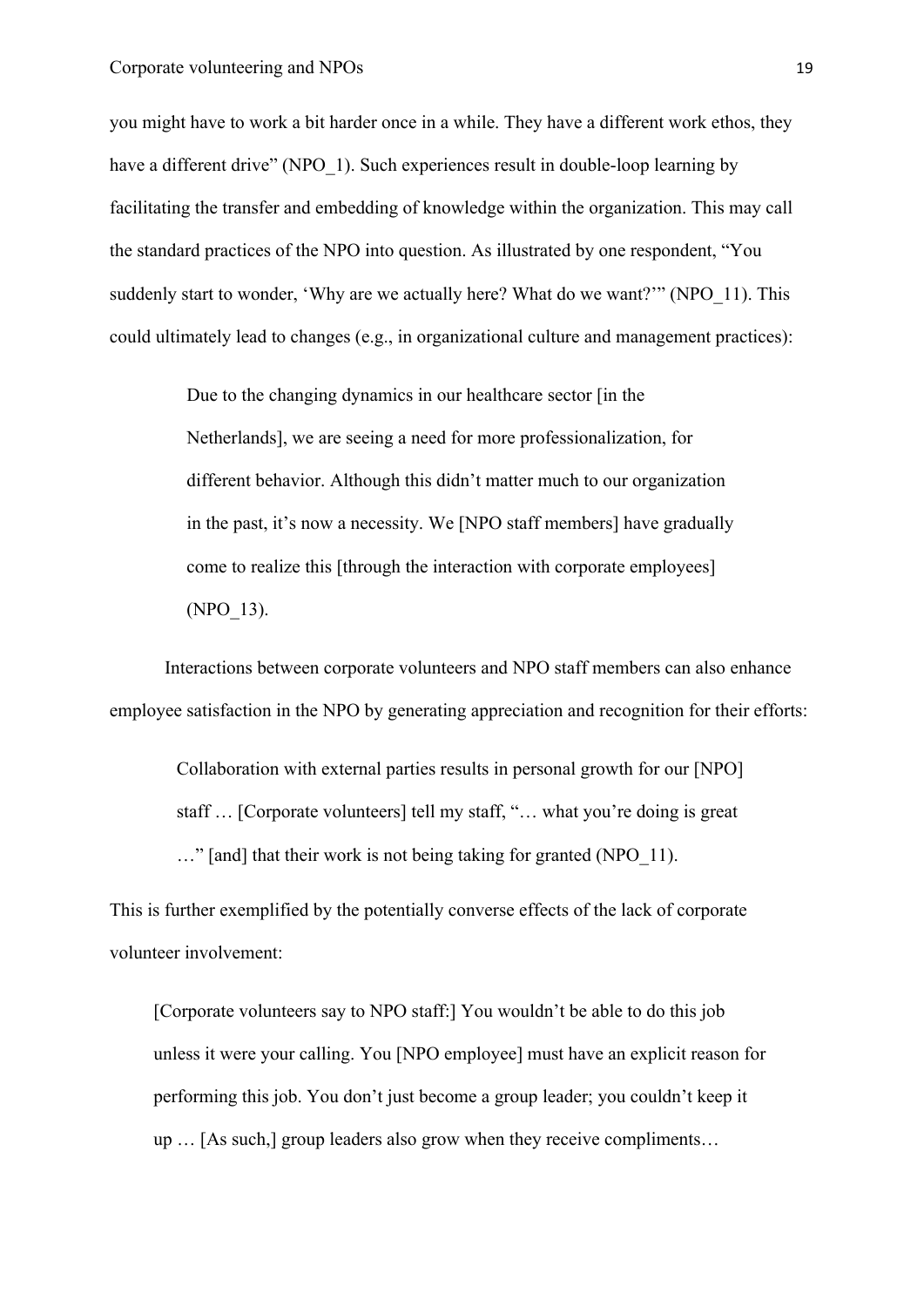[Without corporate volunteers], I think it would take some of the wind out of their sails...that would affect our staff as well (NPO 20).

Corporate volunteers can also help to relieve NPO staff of some of their workload and/or enable them to provide additional services to their clients. For example, corporate volunteers can help to improve both the quantity and quality of services by increasing the ratio of caregivers to beneficiaries. Several of our interviewees reported using corporate volunteers to provide "... an additional gift ..." (NPO 11) to their beneficiaries. Time donated by corporate volunteers can be used to supplement the regular programs of NPOs, thus helping to fulfill specific needs that would otherwise remain unaddressed. One interviewee was particularly pleased with this possibility, "[...] because we [the NPO] usually don't offer activities on weekends" (NPO\_11). Corporate volunteers can also support the daily routines of NPO staff, and they can even take over some tasks. As observed by several interviewees, corporate volunteers support NPO staff by providing "support in the day-to-day work of regular staff" (NPO 1). As one respondents recalls:

> [Company] signed up with us and was looking for a short-term project. They came and performed all kinds of tasks. Basically, they prepared … our annual festival in September. We always invest a week of our time doing the preparations ourselves, but now they [corporate volunteers] did it (NPO  $R$ ).

Additional services and work relief can enhance service delivery.

## *Harmful multi-level consequences of corporate volunteer involvement*

In addition to its favorable outcomes, the introduction of corporate volunteers can have harmful outcomes for NPO staff and their organizations. First, staff dissatisfaction might result from the fear of replacement and "cherry-picking" (e.g., assigning all of the enjoyable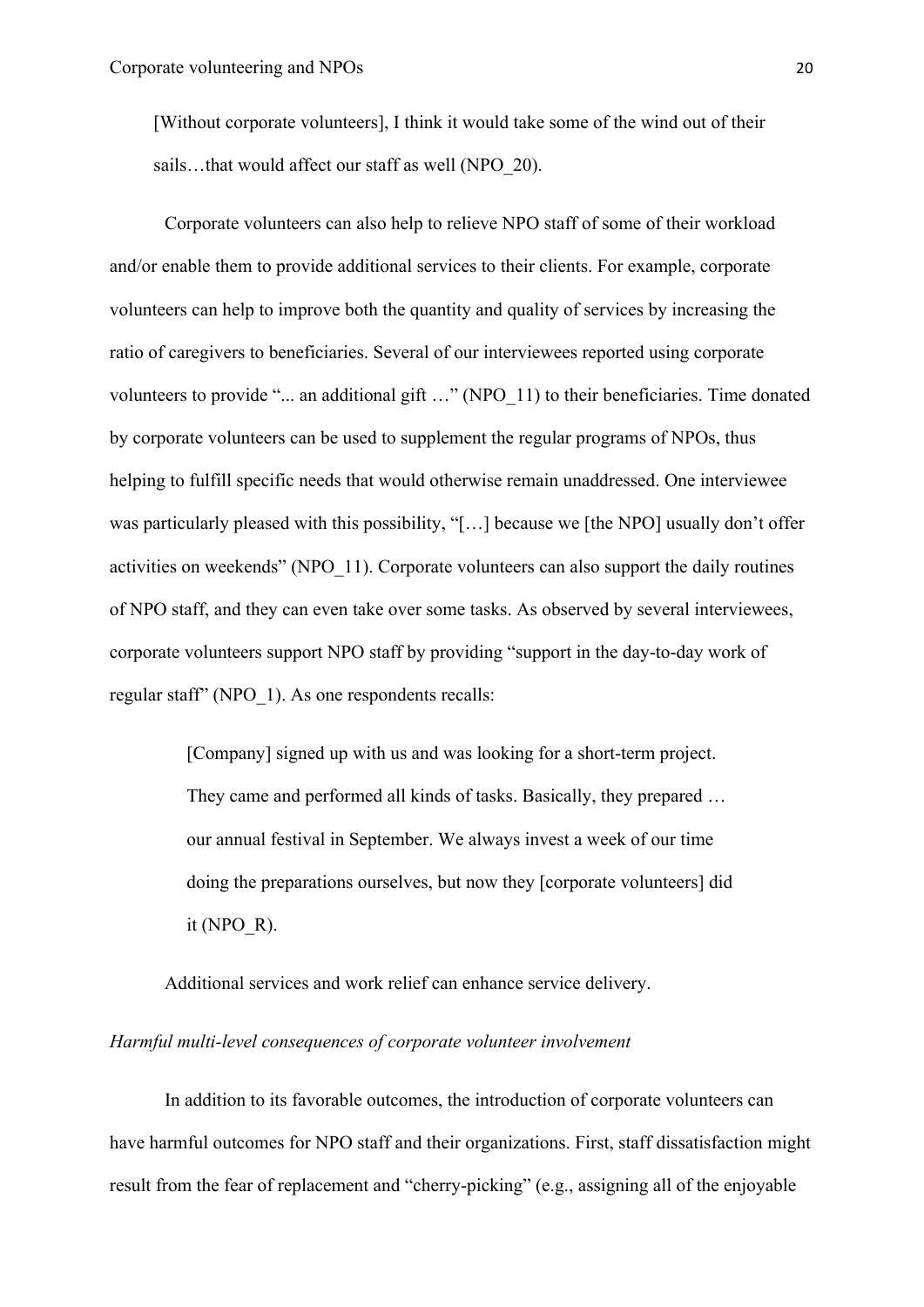activities to corporate volunteers). Some of our respondents reported increasingly using corporate volunteers to compensate for budget deficits. From the organizational perspective, this could be interpreted as an innovative way of responding to changes in resource availability. From the perspective of NPO staff, however, the involvement of corporate volunteers could signal a threat of replacement. As explained by one interviewee:

Suppose we were to say, "Let's involve corporate volunteers in the community together with our regular [ongoing] volunteers." It's not inconceivable that they [regular volunteers] would feel a bit threatened in their volunteering/voluntary jobs" (NPO\_B).

Because corporate volunteers are usually less expensive than paid staff, members of the paid staff in an NPO might perceive such volunteers as threatening their positions. As one interviewee clearly acknowledged, "They [corporate volunteers] perform tasks that would otherwise have been done by our regular staff" (NPO\_7). Another respondent explained that the unions were closely monitoring corporate volunteering in their organization, in order to ensure that they were not being used to replace paid staff.

…it's something that the union is monitoring. …[W]hen we started with [corporate] volunteering, [the union] was quite suspicious of what they [corporate volunteers] were going to do, and whether they were going to replace us [NPO staff] at work. So we had a good conversation with the union about this… If it [involving corporate volunteers] were to be on a more regular basis, I think we would have a problem with our union. (NPO\_H).

The type of relationship between NPO staff and corporate volunteers depends heavily upon the organization's tradition of volunteer involvement. Many NPOs in our sample that have traditionally been dominated by paid staff are increasingly implementing corporate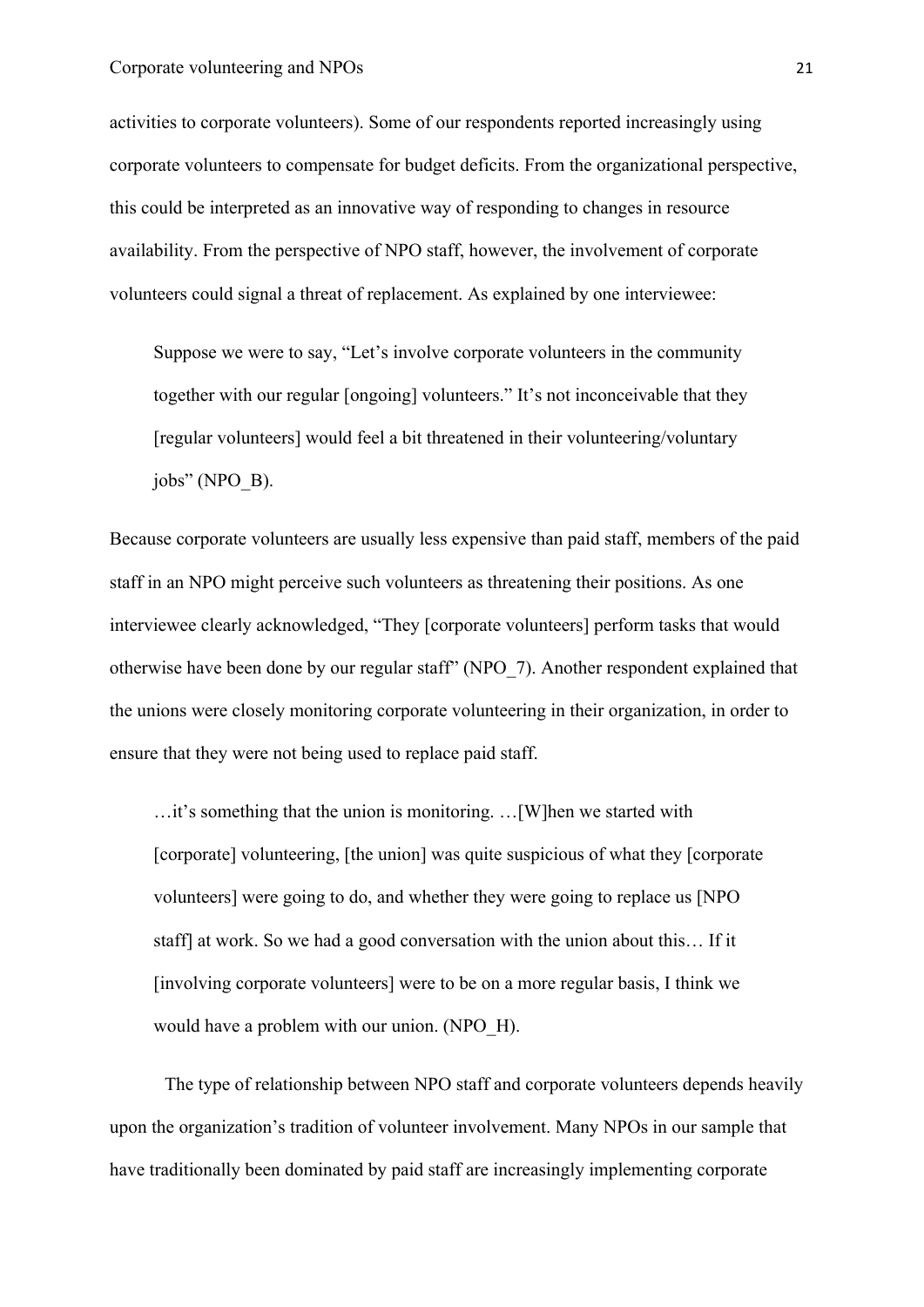volunteering programs. Given the relative novelty of such programs in these organizations, they are unable to draw on any long tradition of volunteering (corporate or otherwise). This could spark conflicts between NPO staff members and corporate volunteers. For example, tensions could arise if staff members were to perceive some corporate volunteers as having more experience or better skills.

Other interviewees indicated that they sometimes opt to satisfy corporate volunteers at the expense of their own staff, as corporate volunteers bring additional resources. This creates dissatisfaction due to cherry-picking and similar practices. For example, corporate volunteers are often called upon to carry out annual outings with beneficiaries, because their companies reimburse all expenses. As one volunteering coordinator mentioned, "Those [corporate] volunteers are cherry-pickers. They're doing all the fun stuff" (NPO\_11). Dissatisfaction with basic working conditions can lead to overall employee dissatisfaction, or at least to a resistant attitude toward involving corporate volunteers. The involvement of corporate volunteers in NPOs could thus generate employee dissatisfaction.

As suggested by several respondents, a second harmful consequence of working with corporate volunteers is that it might detract from the quality of services provided to beneficiaries if NPO staff members are forced to compensate for corporate volunteers who lack the appropriate skills (see earlier in this article). Instead of providing work relief, corporate volunteers could potentially increase the workload of NPO staff. For example, the involvement of large numbers of episodic volunteers could impose excessive burdens: "The [operational staff]… don't always have the time for that [corporate volunteer projects], particularly given the increasing demand from companies wanting to be involved" (NPO\_7). As argued by another respondent: "…you also have to invest enough of our own [staff] hours to organize those projects [for corporate volunteers], to prepare well…" (NPO\_C). In addition, although corporate volunteers could provide additional services at times when there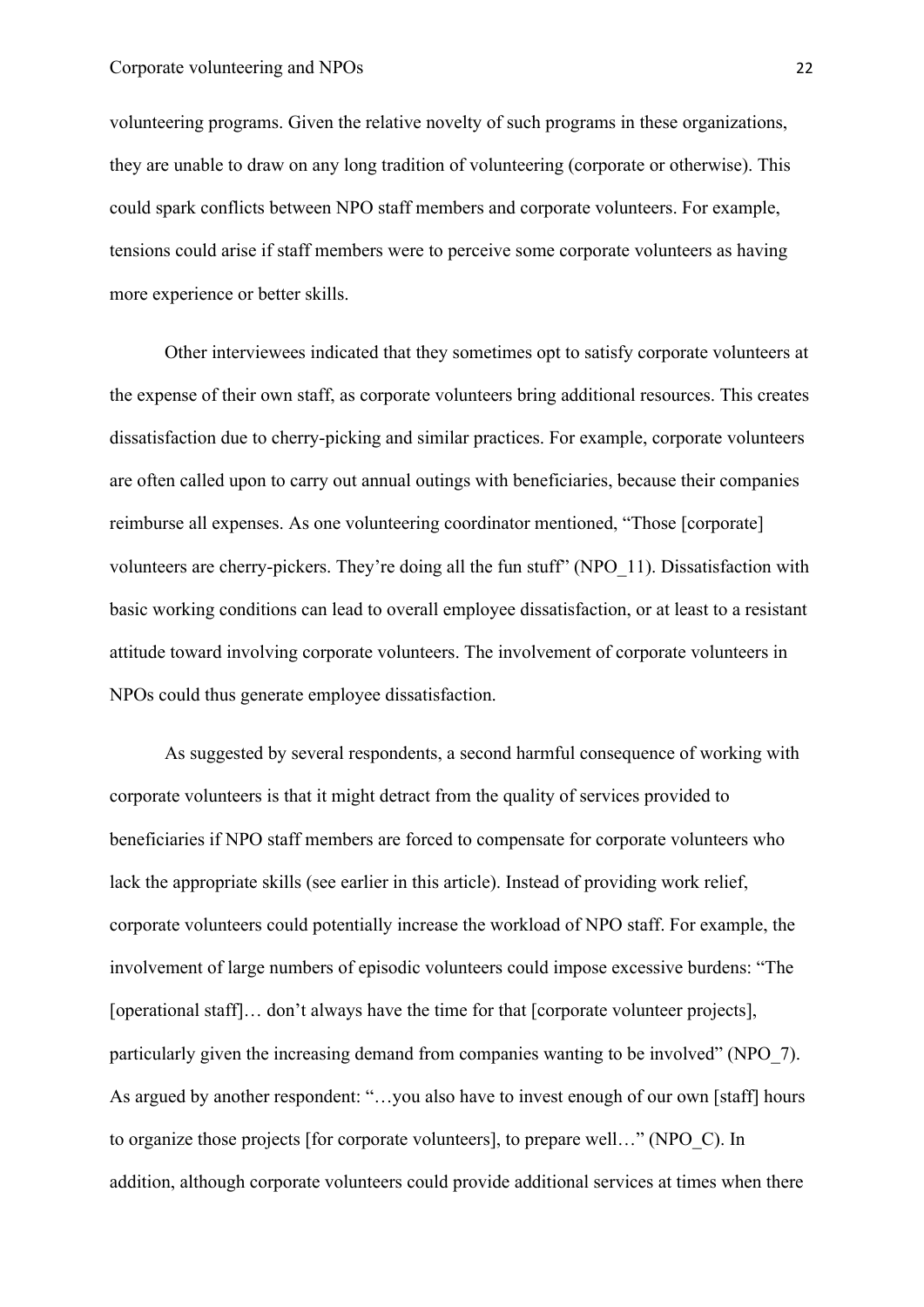are usually no activities (see earlier in this article), some respondents also expressed feeling forced to adapt to corporate schedules, applying the principle of "you ask, we serve."

## *Conditions affecting individual level consequences*

In addition to identifying conditions that influence the organizational-level consequences of corporate volunteering, we identified three factors that facilitate outcomes for NPOs at the individual level.

The first condition emerging from the data is the volunteer persistence (see Rodell et al., 2015) of corporate volunteers, which affects outcomes for NPO staff. Episodic interactions can offer short-term task relief and enhance additional services, in addition to cultivating appreciation for the work of NPO staff. As argued previously, corporate volunteers can increase the beneficiary–caretaker ratio, and the temporary character of such arrangements might diminish the fear of replacement (unless corporate volunteers perform low-skilled activities that could easily be performed by anyone). One challenge related to the temporary character of corporate volunteering is that it often leads to cherry-picking, as NPOs attempt to ensure that corporate volunteers have a good experience, even if their involvement is short-term.

The outcomes of corporate volunteering are also affected by the type of involvement of corporate volunteers. Similar to the organization of traditional volunteering, many NPOs adopt various combinations of corporate volunteering. Some corporate volunteers are used for routine tasks (e.g., routine care of clients, financial counseling, and physical maintenance). Others are used for programs and projects outside of the regular tasks of NPO staff. In such cases, anything that corporate volunteers do is supplementary to the regular services of the NPO. The integration of corporate volunteers into the routine tasks of a NPO is likely to increase the fear of replacement. Nevertheless, the support of corporate volunteers can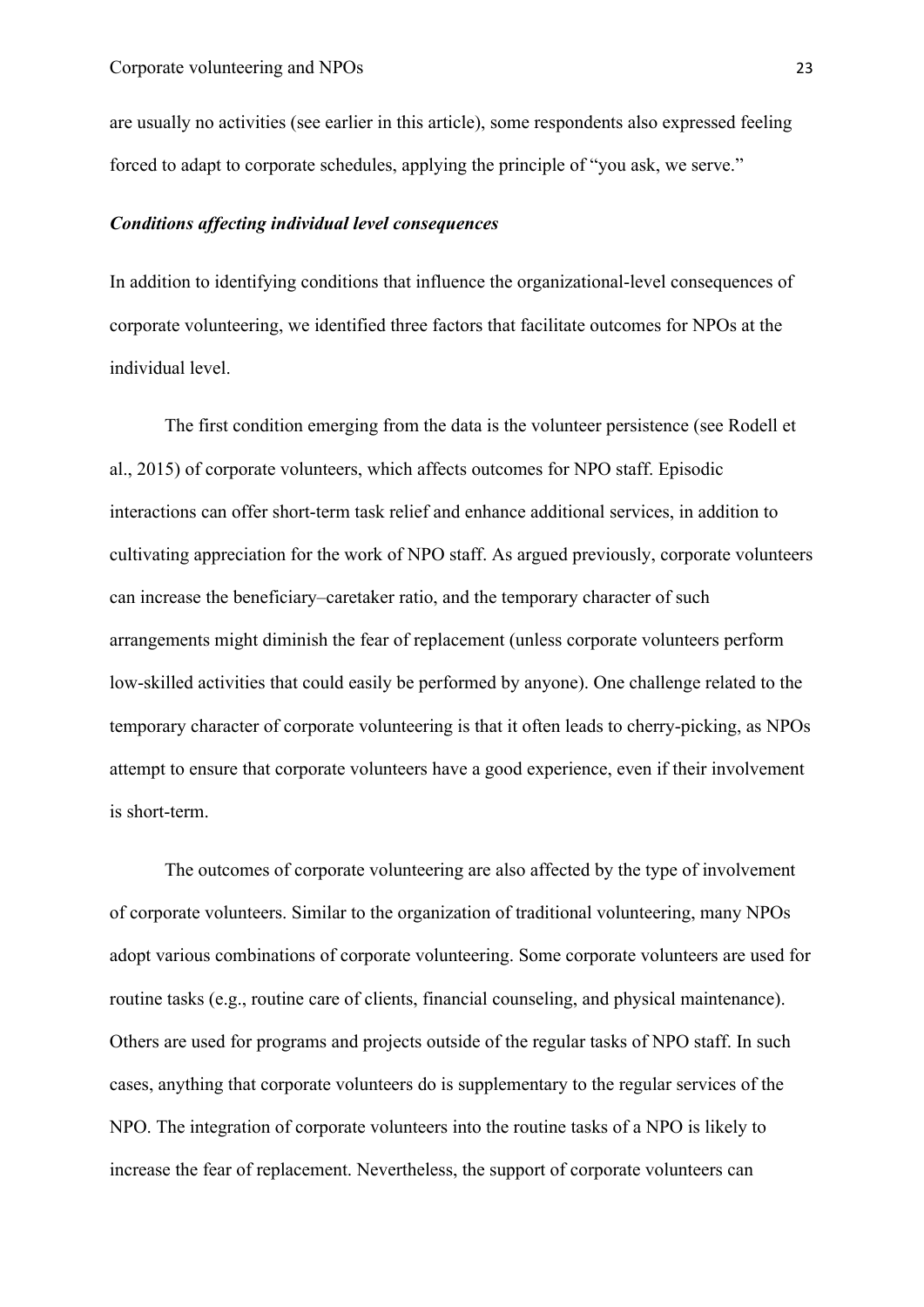#### Corporate volunteering and NPOs 24

provide work relief for NPO staff. Such contexts are also more likely to cultivate appreciation on the part of corporate volunteers, as they actually experience the routine work of NPO staff. In contrast, the use of corporate volunteers for additional programs can damage motivation by leaving NPO volunteers to perform necessary, albeit less desirable tasks.

Another influential factor involves the assignment of corporate volunteers to either skill-based or hands-on tasks. Skill-based assignments draw upon the professional knowledge, expertise, and skills of corporate volunteers (e.g., developing marketing pitches, improving the NPO's newsletter, management and/or beneficiary counseling). In contrast, hands-on assignments tend to involve social or maintenance activities (e.g., outings with NPO staff and beneficiaries; renovation). Skill-based involvement increases the transferability of skills, knowledge, and expertise toward NPO staff. It can also introduce NPO staff members to different organizational practices, possibly increasing their effectiveness. Challenges associated with this type of involvement include the increased likelihood that NPO staff members will feel threatened by the corporate volunteers. As observed by one respondent, working with highly skilled corporate volunteers "… also demands skills from your own staff..." (NPO  $L$ ).

Hands-on assignments allow corporate volunteers to see what NPO staff members do for their beneficiaries, thus possibly enhancing various motivating factors. For example, corporate volunteers who realize the difficulty and complexity of working with certain types of beneficiaries are more likely to develop appreciation for such work. Assisting during activities also provides additional task relief for NPO staff. Despite these benefits, however, the use of corporate volunteers to perform hands-on activities (particularly low-skilled activities) is likely to exacerbate the fear of replacement. Furthermore, hands-on corporate volunteers could generate resentment and demotivation if NPO staff members perceive that corporate volunteers are cherry-picking.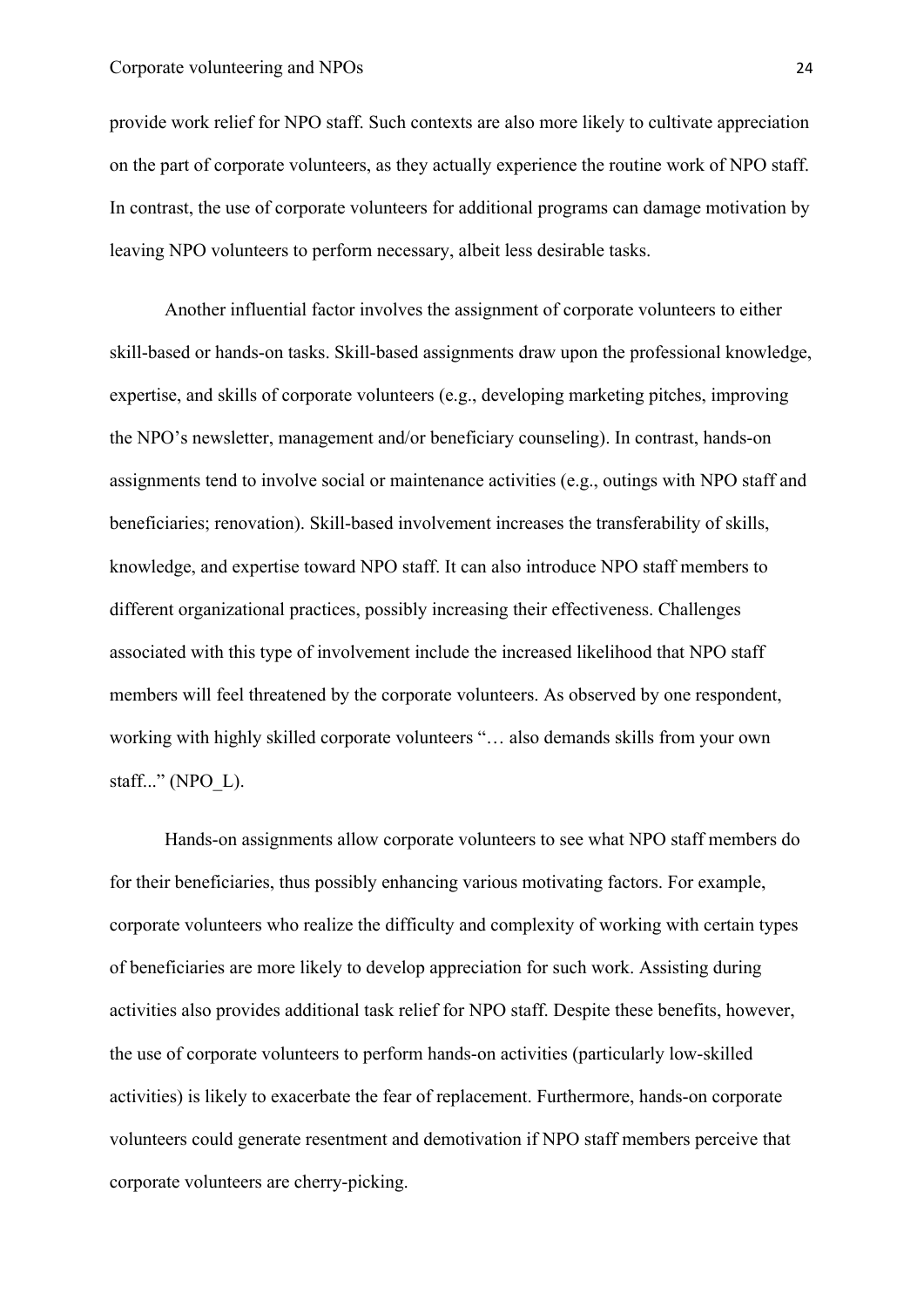Our study thus suggests that certain program characteristics of corporate volunteering should be regarded as structural conditions affecting individual-level interactions among corporate volunteers and NPO staff. They also have important individual-level outcomes with organizational-level implications. Figure 2 provides an overview of individual-level outcomes with organizational-level implications.

\*\*\* Insert Figure 2 about here \*\*\*

Figure 2: Individual-level model with organizational-level consequences of the nonprofit case for corporate volunteer involvement in NPOs.

## **Discussion and conclusion**

As observed by Allen (2003), although the business rationale for corporate volunteering has become well established and widely accepted, "there has been no corresponding nonprofit case, no rationale developed from the NGO/NPO perspective" (p.57). More recently, Harris (2012) observes a lack of NPO perspectives on business-nonprofit collaboration: "We need to understand... [to what] extent those benefits are achieved in practice" (p. 897). Samuel and colleagues (2013) confirm these concerns, observing a lack of clear rationales, strategic behavior, and adequate management tools among NPOs collaborating with companies through corporate volunteering. The "business case" clearly prevails (Harris, 2012). To date, most authors have suggested that NPOs should engage in such collaborations by defining organizational goals and clarifying expectations with partners at the beginning of each project, subsequently implementing strategies, measuring/evaluating the outcomes of assignments, and providing feedback to corporate partners (Austin & Seitanidi, 2012a; 2012b; Samuel et al., 2013).

Our study – the first to propose a multi-level perspective on the outcomes of corporate volunteering for NPOs – highlights the complexity underlying such a generic approach. Our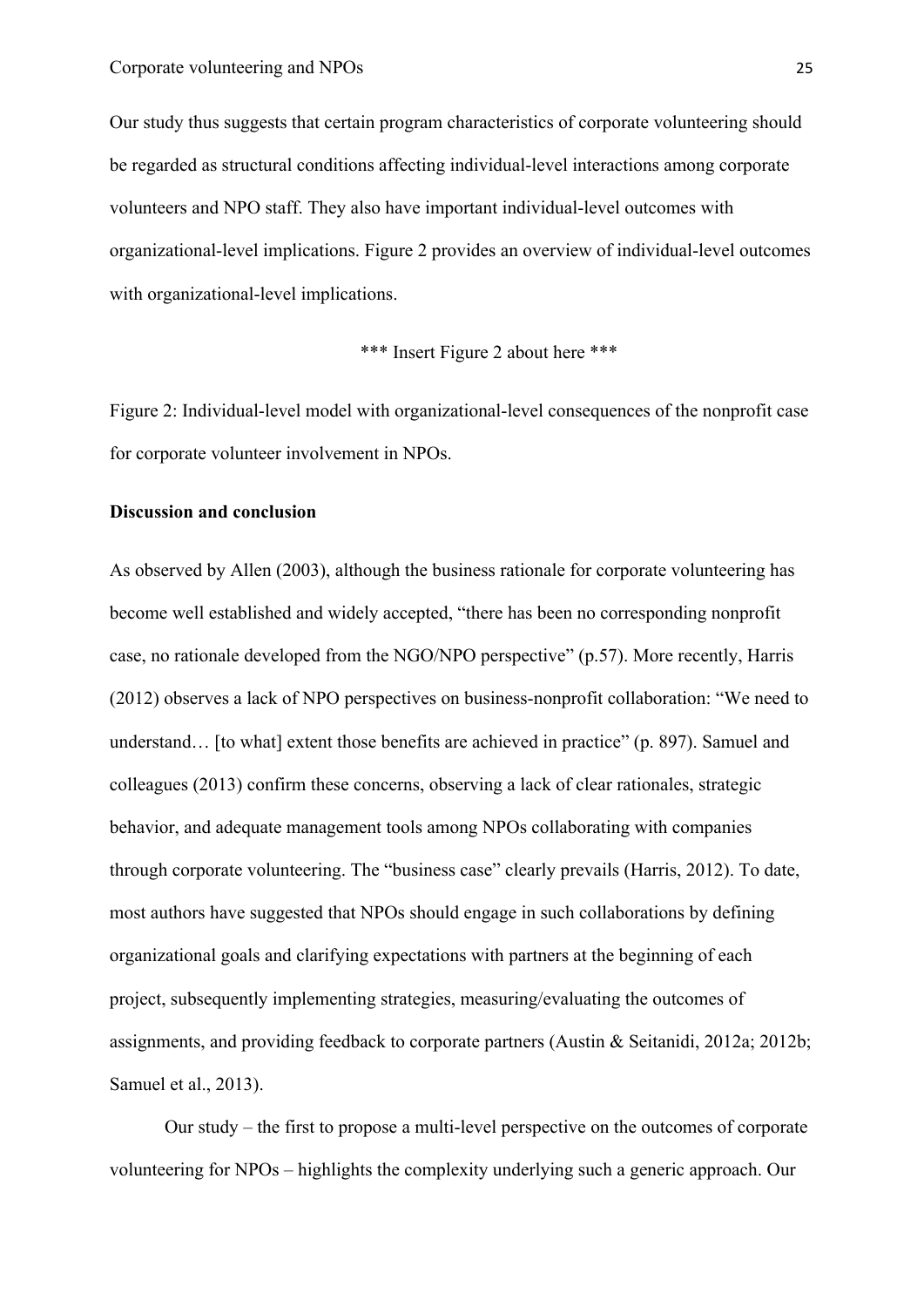findings identify multiple levels and dimensions that should be considered in order to provide satisfactory answers to the fundamental question of whether corporate volunteering contributes to the mission of NPOs (Allen, 2003). Our exploratory inductive modeling (cf. Figure 1 and 2) resembles the framework developed by Rodell and colleagues (2015) with regard to multi-level antecedents and consequences, based on a literature review of corporate volunteering from the business perspective. Although our exploratory study does not provide an exhaustive overview of all possible conditions and outcomes, it highlights the necessity of disentangling antecedents and outcomes at multiple levels in order to develop a comprehensive understanding of the NPO case for corporate volunteering. General formulations of the benefits of corporate volunteering in terms of "helping to achieve the organization's mission" (Allen, 2003) should be broken down into complex micro-dynamics with multiple individual and organizational-level outcomes.

The results of our study yield four additional lessons for nonprofit scholars and professionals. First, as concluded by Rodell and colleagues (2015) from the corporate perspective, the benefits of corporate volunteering for NPOs relate to both NPO performance and individual work behavior. Building a successful nonprofit case thus requires considering both dimensions. Second, borrowing insights from Herzberg's two-factor theory (1964), our study indicates that corporate volunteering should be regarded as a workplace factor that alters both the job environment and job characteristics of NPO staff. As argued by Herzberg (1964), certain factors in the workplace cause employee satisfaction, while other factors cause dissatisfaction. In particular, motivating factors are largely related to the nature of the work (e.g., recognition, the job itself), whereas factors leading to dissatisfaction are largely situated in the job environment (e.g., pay, working conditions). For this reason, Herzberg refers to these factors as "hygiene" factors, related to "maintenance." According to our results, corporate volunteering introduces additional motivating and hygiene factors into the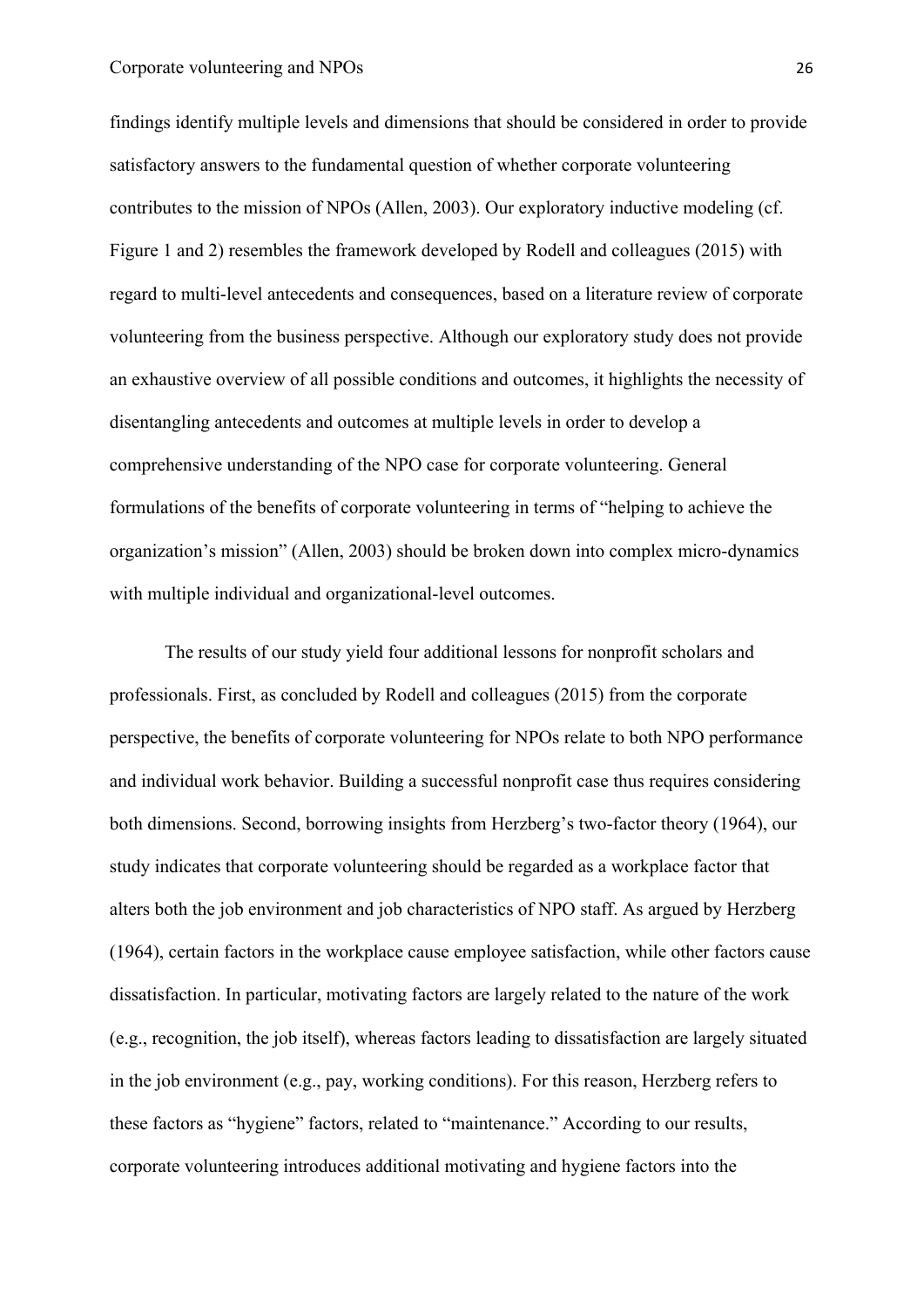#### Corporate volunteering and NPOs 27

workplace, thereby influencing both employee satisfaction and dissatisfaction. Third, and following from the previous point, because corporate volunteering can be regarded as a workplace characteristic for nonprofit employees, the implementation and management of corporate volunteering programs cannot be separated from the practices of NPOs with regard to human resources and volunteer management. Finally, our study emphasizes the importance of the nature and design of corporate volunteering programs in the generation of certain outcomes (cf. Allen, 2003). According to our results, the nonprofit case is subject to conditions, and outcomes should be considered in light of these conditions, as they could have both positive and harmful implications for the provision of services by NPOs.

More generally, the outcomes of this study raise questions regarding the differences between the management of corporate volunteers and other types of volunteers, particularly when these volunteers result from third-party interventions (Haski-Leventhal et al., 2010). Corporate volunteering is only one of several contemporary forms of volunteer involvement. Other examples include educational programs combining community service with specific learning goals (Roza & Meijs, 2014). These forms of volunteering have clear implications regarding the management of the common pool of volunteer energy within society as a whole (Brudney & Meijs, 2009), as well as within specific NPOs. Our multi-level perspective on corporate volunteering is also relevant to other types of third-party involvement in volunteering (e.g., service learning). The conditions that we have identified (i.e., volunteer persistence, type of involvement, and type of assignment) could easily be translated into service learning contexts. As demonstrated in previous studies, issues raised by service learning programs (e.g., the quest to design effective and sustainable programs; see Grant, 2012; Pajo & Lee, 2011) resemble those that we have demonstrated in the context of corporate volunteering (Gazley, Littlepage, & Bennett, 2012; Kenworthy-U'Ren, 2008). Nevertheless, corporate volunteers also differ from individuals who are involved in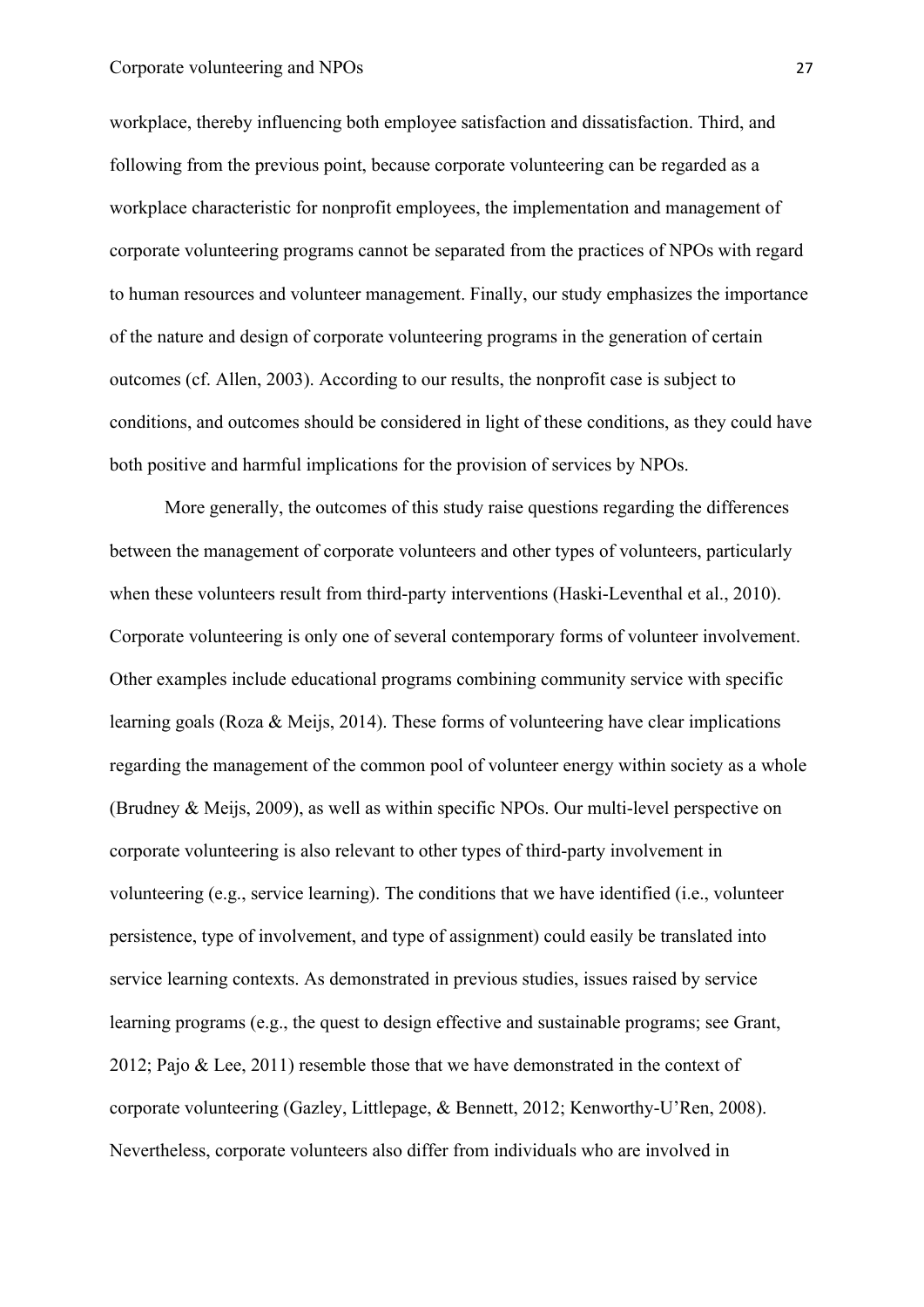educational volunteering programs, particularly with regard to the imbalance of transferable resources between companies and NPOs. The experience and skills of corporate volunteers are likely to exceed those of students, and companies are more likely than educational institutions are to include other resources (e.g., resources and funding) in their cooperative projects. The experiences and skills of corporate volunteers can pose challenges in the personal relationships between NPO employees and corporate volunteers, particularly if the latter are used to replace the former.

Our findings suggest several directions for future research. First, following Rodell and colleagues (2015), we encourage researchers to elaborate our initial multi-level perspective into a framework for future research on corporate volunteering from the NPO perspective. In addition, the program conditions that we have identified should probably be seen as only one condition. Future research should also consider characteristics of NPOs, other workplace characteristics, and individual factors. Further refinement and more systematic research on contingencies is needed (see also Brudney & Meijs, 2014). Second, the analytical dimensions of the outcome level in our model would benefit from further refinement, given the contextual limitations of our research and the general interpretation of the respondents regarding their views on corporate volunteering. Third, a central limitation of our exploratory study was its focus on one specific class of actors – NPO professionals – in this multi-actor collaboration. Additional studies could examine additional actors, particularly beneficiaries, who have received less research attention than have corporate actors (for a recent exception, see Samuel et al., 2016). The nonprofit case for corporate volunteering will remain incomplete until we understand how it affects the beneficiaries of NPOs. Fourth, in many NPOs, the primary concern associated with involving volunteers is balancing efforts to attract and manage them against the benefits that they bring to the organization (Brudney & Meijs, 2009). Corporate volunteering, which offers an increasing potential source of volunteers (Haski-Leventhal et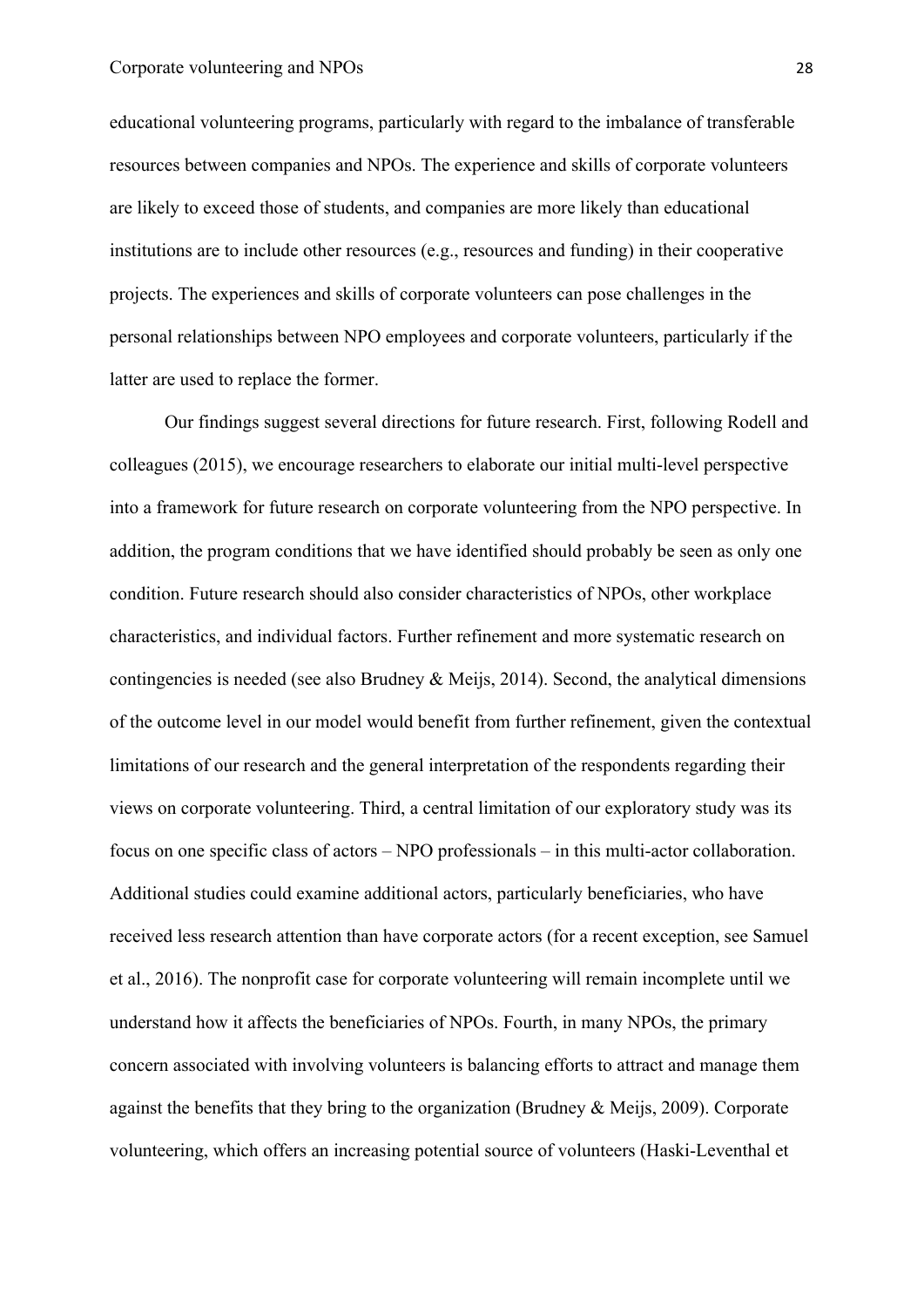al., 2010), introduces many aspects that affect both sides of this aspired equilibrium. We therefore encourage researchers to develop an approach to corporate volunteer management that does not treat corporate volunteering as a separate activity, but as one that inherently affects broader organizational processes as a workplace characteristic, thus changing the job environment and the nature of the job for both NPO staff (both paid and unpaid). Finally, the role of intermediary organizations, which are widely used in practice, has thus far received only limited scholarly attention. Their role in NPO–business collaborations could offer a particularly interesting avenue for further exploration.

Our model has implications for practitioners in the nonprofit sector. As emphasized by Harris (2012), NPO managers "…need research evidence to enable them to make informed choices about cross-boundary initiatives" (p. 899). Such evidence could stimulate NPO managers who are seeking to involve corporate volunteers to consider what they wish to achieve from corporate volunteer involvement, even if no straightforward line can be drawn between project objectives, program characteristics, and outcomes. In addition to the intended goals and direct results of the corporate project, contingent outcomes result from the unavoidable influence of corporate volunteering on workplace characteristics. Such projects introduce new organizational roles and practices that interfere with NPO staff members, and the nature of interactions between corporate volunteers and NPO staff remains unclear. Given the complexity of implementing particular types of corporate volunteering programs in particular nonprofit workplaces, the development of best-practice scenarios for collaborating with corporate partners through corporate volunteering should clearly go beyond a general assessment of the needs of the NPO.

#### **Acknowledgements:**

This article is a revised version of a dissertation chapter in Roza (2016).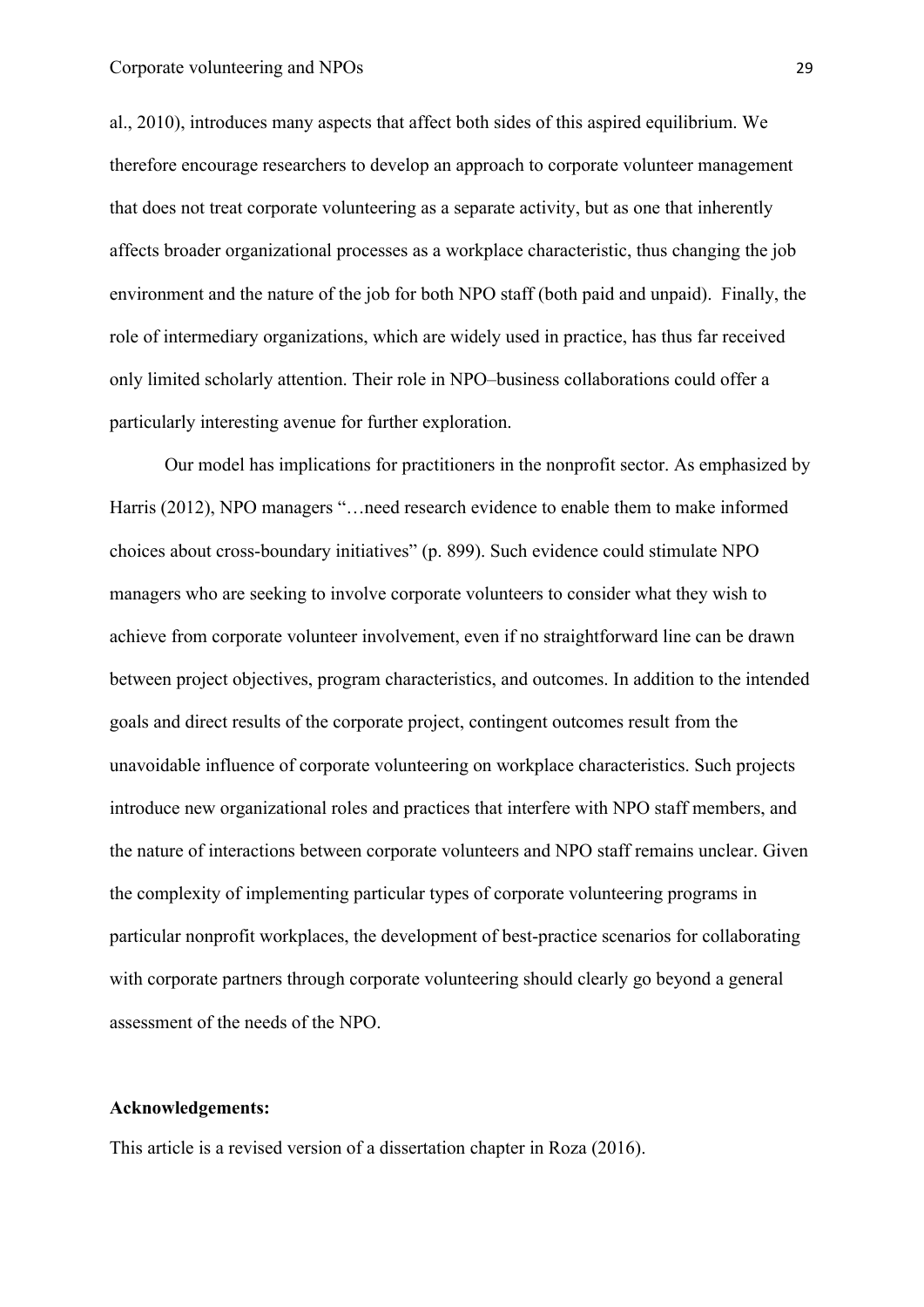## **Endnote**

<sup>1</sup> In this paper, we use the term "NPO staff members" to refer to all individuals working for an NPO on a regular basis, according to some type of contract (e.g., economic or psychological).

#### **References**

Allen, K. (2003). The social case for corporate volunteering. Australian Journal on Volunteering, 8, 57-62. Retrieved from:

http://tagdel.dk/uploads/attachment/file/52373789c32dab49e7000033/SocialCase.pdf

- Argyris, C. (1976). Single-loop and double-loop models in research on decision making. Administrative Science Quarterly, 21, 363-375. DOI: 10.2307/2391848
- Austin, J. E., & Seitanidi, M. M. (2012a). Collaborative value creation: A review of partnering between nonprofits and businesses: Part 1. Value creation spectrum and collaboration stages. Nonprofit and Voluntary Sector Quarterly, 41, 726-758. DOI: 10.1177/0899764012450777
- Austin, J. E., & Seitanidi, M. M. (2012b). Collaborative value creation: A review of partnering between nonprofits and businesses. Part 2: Partnership processes and outcomes. Nonprofit and Voluntary Sector Quarterly, 41, 929-968. DOI: 10.1177/0899764012454685
- Babbie, E. A. (2008). The basics of social research  $(4<sup>th</sup>$  ed.). Standford CA: Thomson Learning, Inc.
- Brudney, J. L., & Meijs, L. C. P. M. (2009). It ain't natural: Toward a new (natural) resource conceptualization for volunteer management. Nonprofit and Voluntary Sector Quarterly, 38, 564-581. DOI: 10.1177/0899764009333828
- Brudney, J. L., & Meijs, L. C. P. M. (2014). Models of volunteer management: Professional volunteer program management in social work. Human Service Organizations: Management, Leadership & Governance, 38, 297-309. DOI: 10.1080/23303131.2014.899281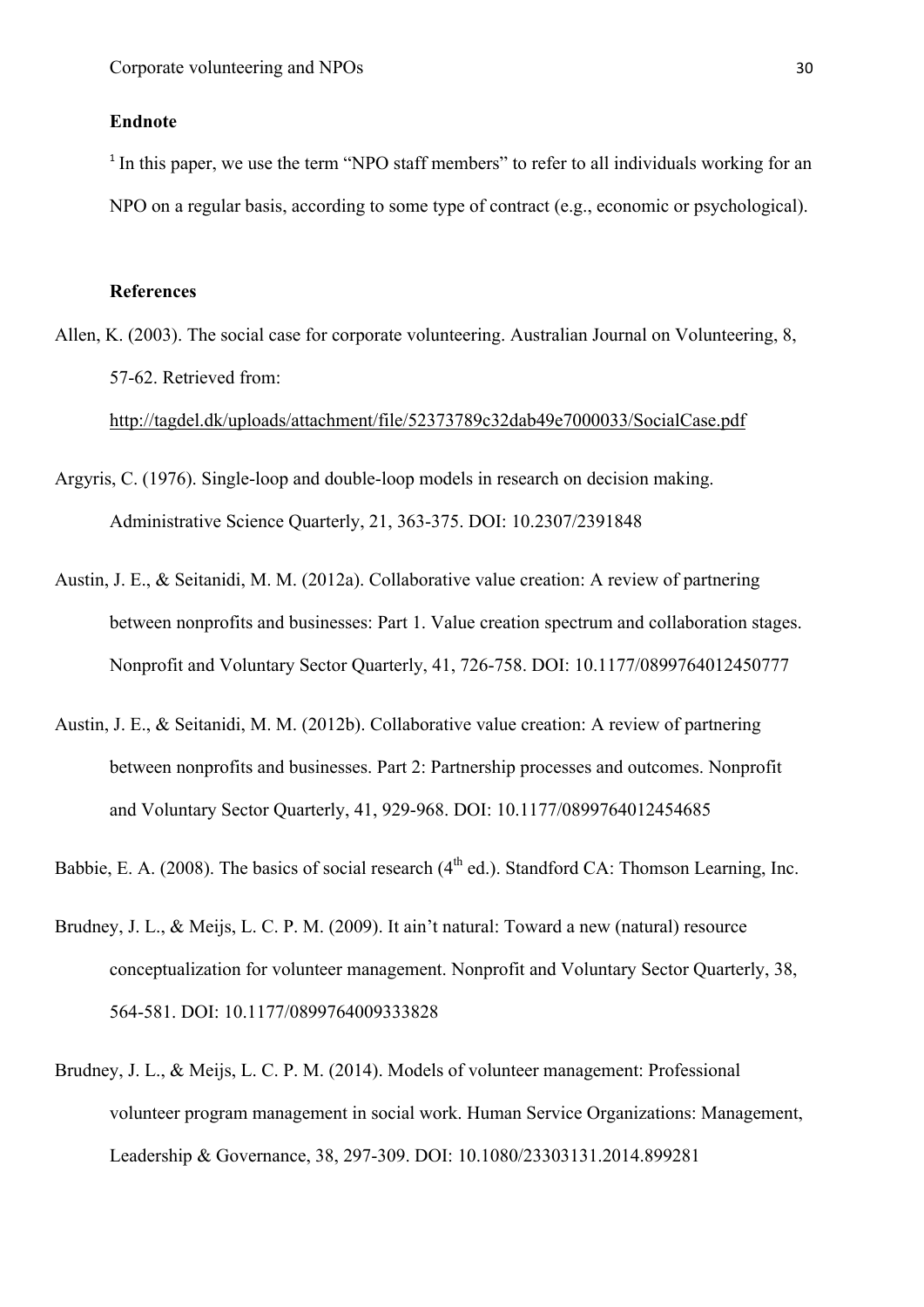- Caligiuri, P., Mencin, A. & Jiang, K. (2013). Win-Win-Win: The Influence of Company-Sponsored Volunteerism Programs on Employees, NGOs, and Business Units. Personnel Psychology, 66, 825-860. DOI: 10.1111/peps.12019
- Cnaan, R., & Handy, F. (2005). Towards Understanding Episodic Volunteering. In: Vrijwillige Inzet Onderzocht [Voluntary effort studied], 2(1), 28-35.
- Froschauer, U., & Lueger, M. (2003). Das Qualitative Interview [The qualitative interview]. Stuttgart: Facultas.
- Gazley, B., & Brudney, J. L. (2007). The purpose (and perils) of government-nonprofit partnership. Nonprofit and Voluntary Sector Quarterly, 36, 389-415. DOI: 10.1177/0899764006295997
- Glaser, B.G. & Strauss, A.L. (2012). The discovery of grounded theory. Strategies for qualitative research ( $7<sup>th</sup>$  ed.). New Brunswick and London: Aldine Transaction.
- Graff, L. L. (2006). Declining profit margin: When volunteers cost more than they return. The International Journal of Volunteer Administration. 24(1), 24-32.
- Harris, M. E. (2012). Nonprofits and business: Toward a subfield of nonprofit studies. Nonprofit and Voluntary Sector Quarterly, 41, 892-902. DOI: 10.1177/0899764012443735
- Haski-Leventhal, D., Meijs, L. C. P. M., & Hustinx, L. (2010). The third party model: Enhancing volunteering through governments, corporations and educational institutes. Journal of Social Policy, 39, 139–158. DOI: 10.1017/S004727940990377
- Herzberg, F. (1964). The motivation-hygiene concept and problems with manpower. Personnel Administration, 27(1), 3-7.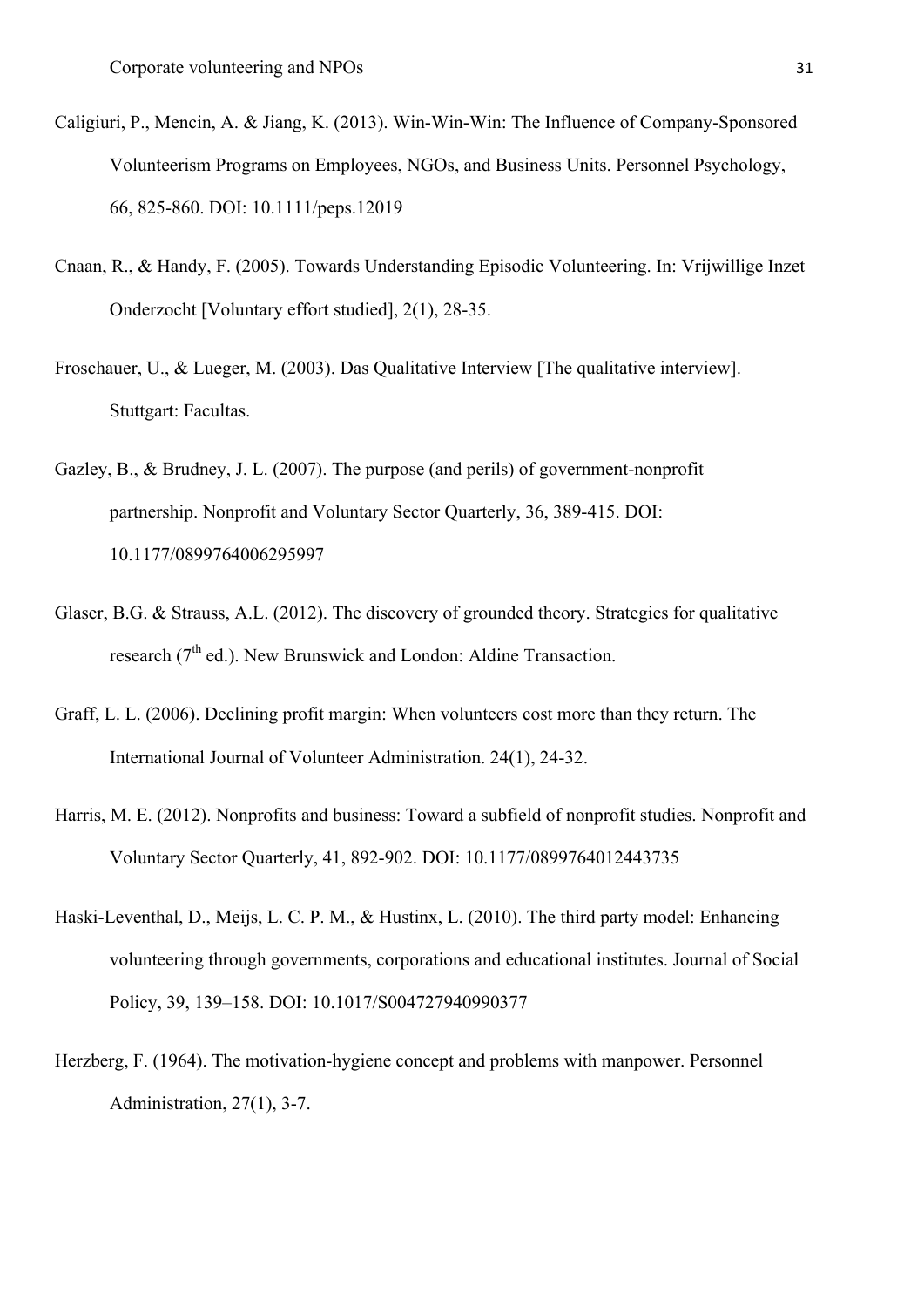- Hustinx, L., De Waele, E. & Delcour, C. Hybridization in a Corporatist Third Sector Regime: Paradoxes of 'Responsibilized Autonomy'. Voluntary Sector Review*,* 6 (1), 115–134.
- Hustinx, L., Haski-Leventhal, D. & Handy, F. (2008). One of a kind? Comparing episodic and traditional volunteers in a Philadelphia Ronald McDonald House. International Journal of Volunteer Administration, 25(3), 50-69.
- Liket, K. & Simaens, A. (2015). Battling the devolution in the research on Corporate Philanthropy. Journal of Business Ethics, 126, 285–308. DOI: 10.1007/s10551-013-1921-x
- Low, N., Butt, S., Paine, E.A. & Smith, J. (2007) Helping Out: a national survey of volunteering and charitable giving. London: The Cabinet Office.
- Marquis, C., & Moss Kanter, R. (2010). IBM: The corporate service corps. HBS Case, (409-106).
- Marquis, C., Rangan, V. K., & Comings, A. (2009). PNC financial: Grow up great. HBS Case, (409- 108)
- Neuman, W. L. (1994). Social Research Methods (2nd ed.). London, England: Allyn and Bacon.
- Pajo, K., & Lee, L. (2011). Corporate-sponsored volunteering: A work design perspective. Journal of Business Ethics, 99, 467-482. DOI: 10.1007/s10551-010-0665-0
- Patton, M. Q. (2005). Qualitative research. New York, NY: John Wiley & Sons, Ltd.
- Pfeffer, J., & Salancik, G. R. (1978). The external control of organizations: A resource dependence perspective. New York: Harper & Row.
- Raffaelli, R., & Glynn, M. A. (2014). Turnkey or tailored? Relational pluralism, institutional complexity, and the organizational adoption of more or less customized practices. Academy of Management Journal, 57, 541-562. DOI: 10.5465/amj.2011.1000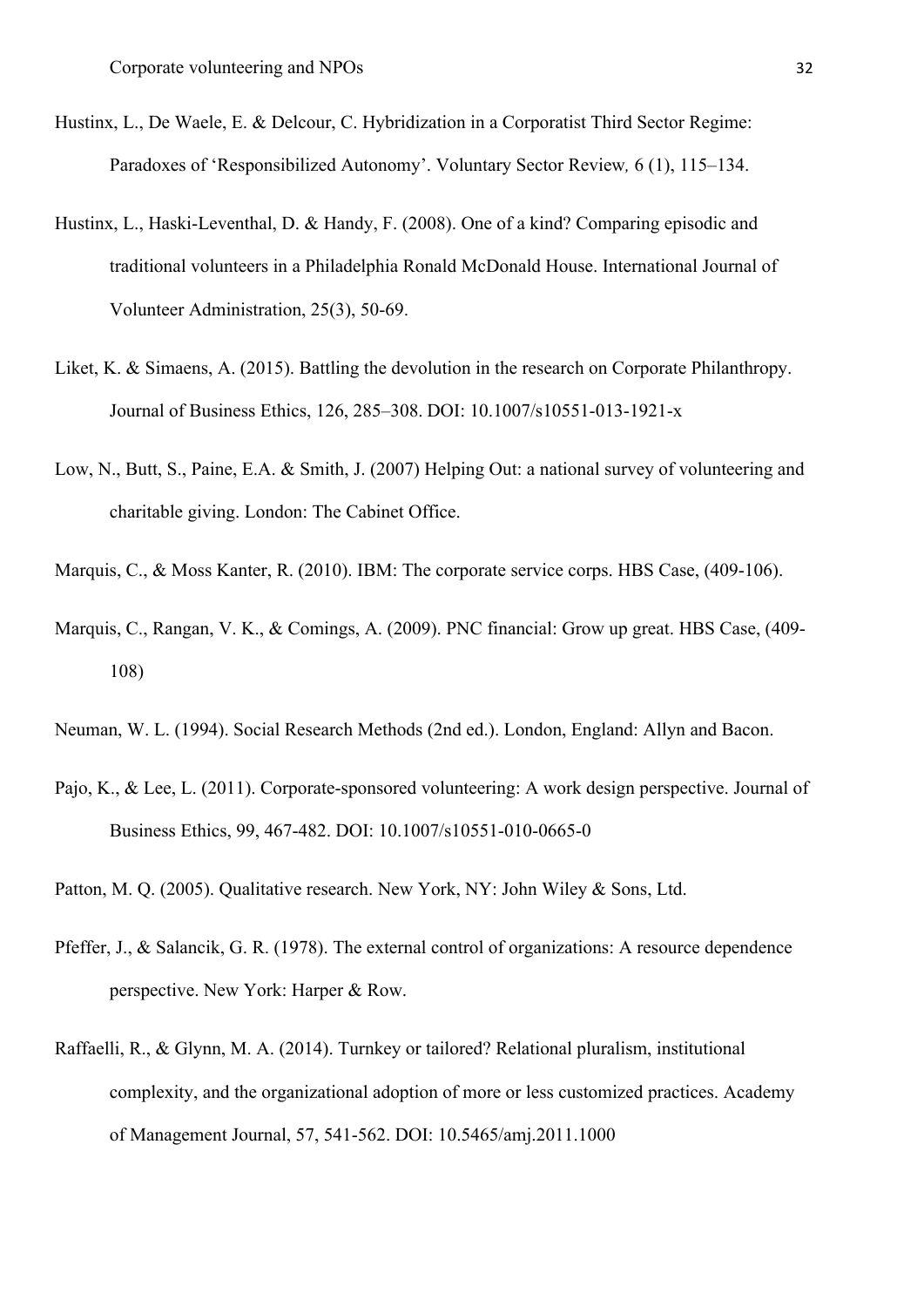- Roberts, S. M., Jones, J. P. & Fröhling, O. (2005). Ngos and the Globalization of Managerialism: A Research Framework. World Development 33(11), 1845-1864. DOI: 10.1016/j.worlddev.2005.07.004
- Rodell, J.B., Breitsohl, H., Schroder, M. & Keiting, D.J. (2015). Employee volunteering. A review and framework for future research. Journal of Management, Online first, 1-38. DOI: 10.1177/0149206315614374
- Roza, L. (2016). Employee engagement in Corporate Social Responsibility: A collection of essays. Doctoral dissertation. Erasmus Institute of Management, Erasmus University Rotterdam, The Netherlands.
- Salamon, L. M., & Anheier, H. K. (1998). Social origins of civil society: Explaining the nonprofit sector cross-nationally. Voluntas: International journal of voluntary and nonprofit organizations, 9, 213-248. DOI: 10.1023/A:1022058200985
- Samuel, O., L. Roza & L.C.P.M. Meijs (2016). Exploring Partnerships from the Perspective of HSO Beneficiaries: The Case of Corporate Volunteering. Human Service Organizations, Governance and Leadership, 40, 220-237. DOI: 10.1080/23303131.2015.1117552
- Samuel, O., Wolf, P. & Schilling, A. (2013). Corporate volunteering: Benefits and challenges for nonprofits. Nonprofit Management & Leadership, 24, 163-179. DOI: 10.1002/nml.21089
- Schiller, R. S., & Almog-Bar, M. (2013). Revisiting collaborations between nonprofits and businesses: A NPO-centric view and typology. Nonprofit and Voluntary Sector Quarterly, 42, 942-962. DOI: 0.1177/0899764012471753
- Schuyt, T.N.M. (2017). Geven in Nederland; de terugkeer van particulier initiatief in de Nederlandse verzorgingsstaat. [Giving in the Netherlands; the come-back of private initiatives in the Dutch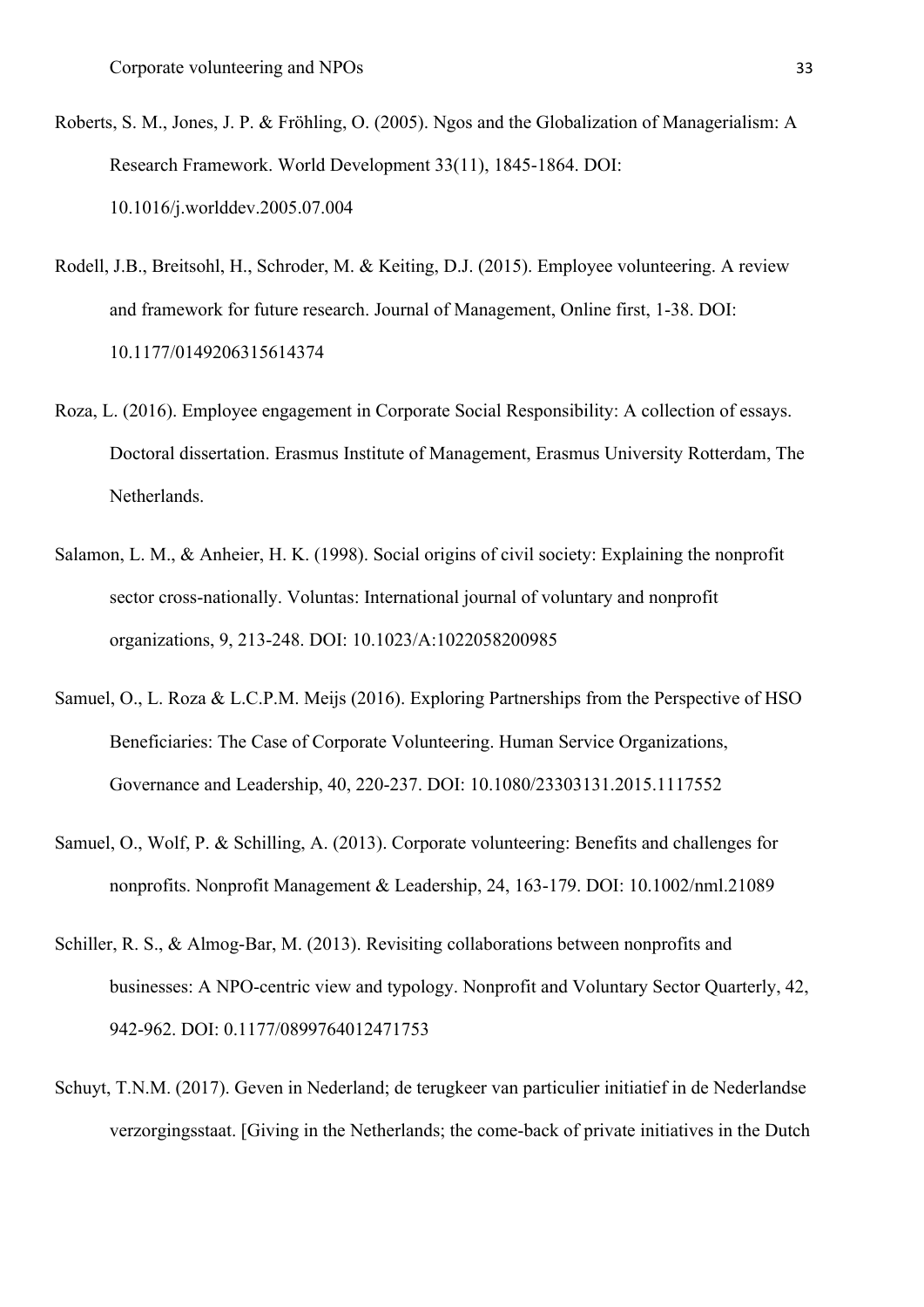welfare state]. In: Lucas Meijs (eds). Filantropie In Nederland. Stichting Maatschappij en Onderneming, The Hague, The Netherlands.

Tesch, R. (1990). Qualitative research: Analysis types and software tools. Bristol, PA: Falmer.

Van der Voort, J. M., K. Glac & Meijs, L.C.P.M. (2009).""Managing" Corporate Community Involvement." Journal of Business Ethics 90(3): 311-329. DOI: 10.1007/s10551-009-0051-y